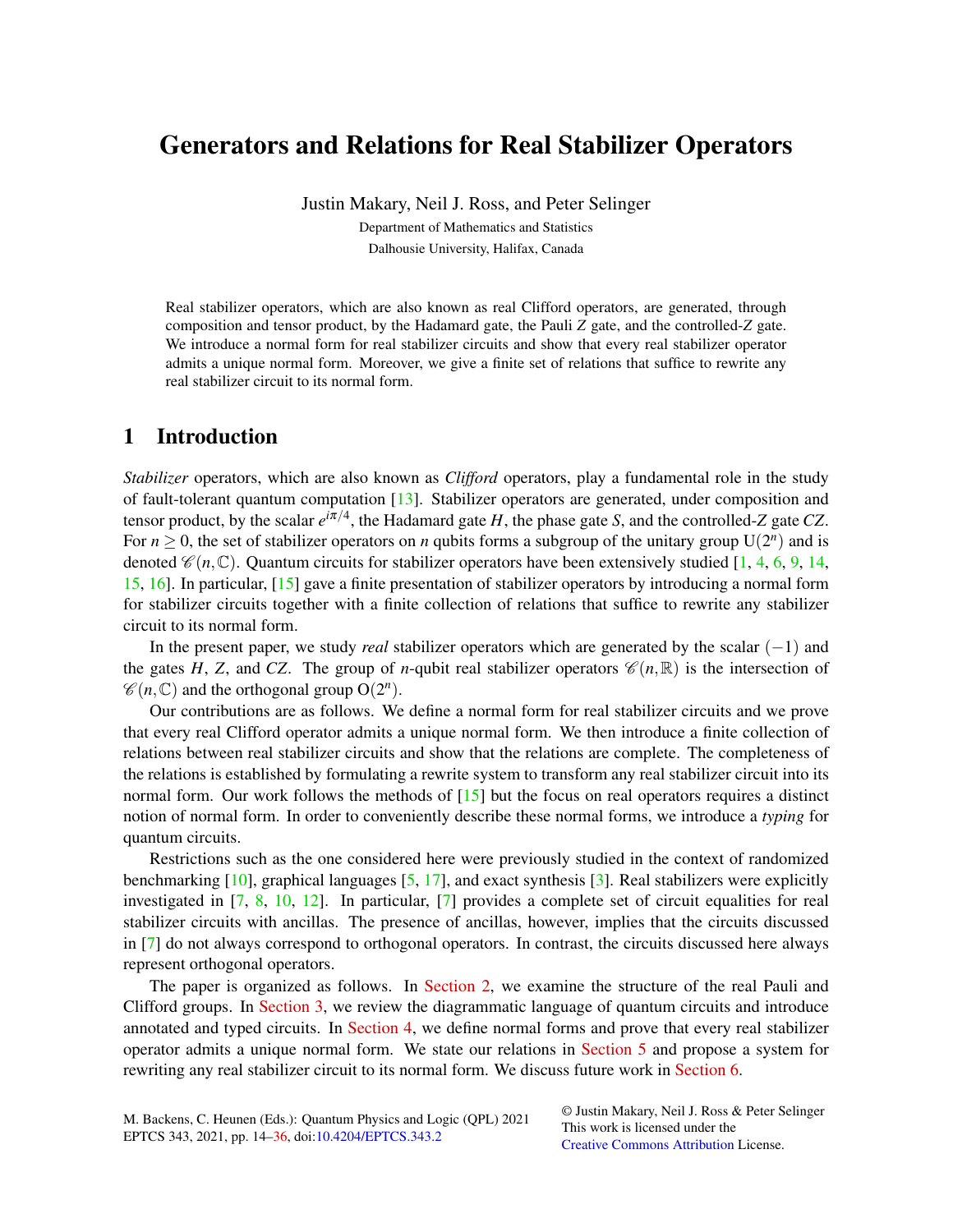### <span id="page-1-0"></span>2 The Real Pauli and Clifford Groups

We denote the transpose of the matrix *A* by  $A^T$ . A matrix *A* is symmetric if  $A = A^T$  and orthogonal if  $A^{-1} = A^{\dagger}$ . Following [\[15\]](#page-11-1), for two matrices *A* and *B*, we write  $\overrightarrow{A} \cdot \overrightarrow{B}$  for  $ABA^{-1}$ . Throughout, we use the terms "operator" and "matrix" interchangeably, assuming that operators are always represented with respect to the standard (computational) basis.

The Pauli matrices *X* and *Z*, the Hadamard matrix *H* and the controlled-*Z* matrix *CZ* are defined as

$$
X = \begin{bmatrix} 0 & 1 \\ 1 & 0 \end{bmatrix}, \quad Z = \begin{bmatrix} 1 & 0 \\ 0 & -1 \end{bmatrix}, \quad H = \frac{1}{\sqrt{2}} \begin{bmatrix} 1 & 1 \\ 1 & -1 \end{bmatrix}, \quad \text{and} \quad CZ = \begin{bmatrix} 1 & 0 & 0 & 0 \\ 0 & 1 & 0 & 0 \\ 0 & 0 & 1 & 0 \\ 0 & 0 & 0 & -1 \end{bmatrix}
$$

We note that *X* and *Z* are orthogonal and symmetric so that  $X^2 = Z^2 = I$ . Moreover, *X* and *Z* anticommute:  $XZ = -ZX$ . This implies that  $(XZ)^2 = -1$  so that *XZ* is orthogonal but not symmetric.

**Definition 2.1.** The *real Pauli group on n qubits*  $\mathcal{P}(n,\mathbb{R})$  is defined as

$$
\mathscr{P}(n,\mathbb{R})=\{\pm(P_1\otimes\ldots\otimes P_n)\mid P_i\in\{I,X,Z,XZ\}\}.
$$

In what follows, we drop the adjective "real" and simply refer to  $\mathcal{P}(n,\mathbb{R})$  as the Pauli group. In addition, we write  $\mathcal{P}(n)$  for  $\mathcal{P}(n,\mathbb{R})$ . We note that the *n*-qubit Pauli group  $\mathcal{P}(n)$  spans the vector space of real  $2^n \times 2^n$  matrices. The proposition below records an important property of Pauli operators.

**Proposition 2.2.** Let  $P = (-1)^a (P_1 \otimes \ldots \otimes P_n)$  with  $P_i \in \{I, X, Z, XZ\}$ . Then  $P^2 = I$  if and only if there *are evenly many i such that*  $P_i = XZ$ .

*Proof.* If  $P_i \in \{I, X, Z\}$  then  $P_i^2 = I$  and if  $P_i = XZ$  then  $P_i^2 = -1$ . Hence, for any  $P \in \mathcal{P}(n)$ ,  $P_i^2 = (-1)^d I$ where *d* is the number of components for which  $P_i = XZ$ . Thus,  $P^2 = I$  if and only if *d* is even.

**Definition 2.3.** The *real Clifford group on n qubits*  $\mathscr{C}(n,\mathbb{R})$  is the normalizer of  $\mathscr{P}(n)$  in  $O(2^n)$ . That is,

$$
\mathscr{C}(n,\mathbb{R})=\{U\in\mathrm{O}(2^n)\mid U\bullet P\in\mathscr{P}(n) \text{ for all } P\in\mathscr{P}(n)\}.
$$

As with the Pauli group, we drop the adjective "real" when referring to  $\mathscr{C}(n,\mathbb{R})$  in what follows and, for brevity, write  $\mathscr{C}(n)$  for  $\mathscr{C}(n,\mathbb{R})$ . Since the Clifford group is the normalizer of the Pauli group, we have that  $C \bullet P \in \mathcal{P}(n)$  for every Clifford *C* and every Pauli *P*. Furthermore, conjugation is a group automorphism of  $\mathcal{P}(n)$ . Note that  $H \in \mathcal{C}(1)$ ,  $CZ \in \mathcal{C}(2)$ , and  $\mathcal{P}(n) \subset \mathcal{C}(n)$ .

<span id="page-1-1"></span>**Proposition 2.4.** *Let*  $C \in \mathcal{C}(n)$ *. If*  $C \cdot P = P$  *for all*  $P \in \mathcal{P}(n)$ *, then*  $C = \pm 1$ *.* 

*Proof.* By assumption,  $CPC^{-1} = P$ , for all  $P \in \mathcal{P}(n)$ . Since  $\mathcal{P}(n)$  spans the space of  $2^n \times 2^n$  real matrices, it follows that for any  $2^n \times 2^n$  operator *N*,  $CNC^{-1} = N$ . Thus, *C* commutes with every real matrix and is therefore a scalar. Because the only scalars in  $O(2^n)$  are  $\pm 1$ , we get  $C = \pm 1$ .  $\Box$ 

**Corollary 2.5.** *If C and D are two elements of*  $\mathscr{C}(n)$  *that act identically on*  $\mathscr{P}(n)$ *, then*  $C = \pm D$ *.* 

*Proof.* Since *C* and *D* act identically on  $\mathcal{P}(n)$ , we have  $(D^{-1}C) \cdot P = D^{-1} \cdot C \cdot P = D^{-1} \cdot D \cdot P = P$ . Thus, by [Proposition 2.4,](#page-1-1)  $D^{-1}C = \pm 1$ . Hence  $C = \pm D$ .  $\Box$ 

.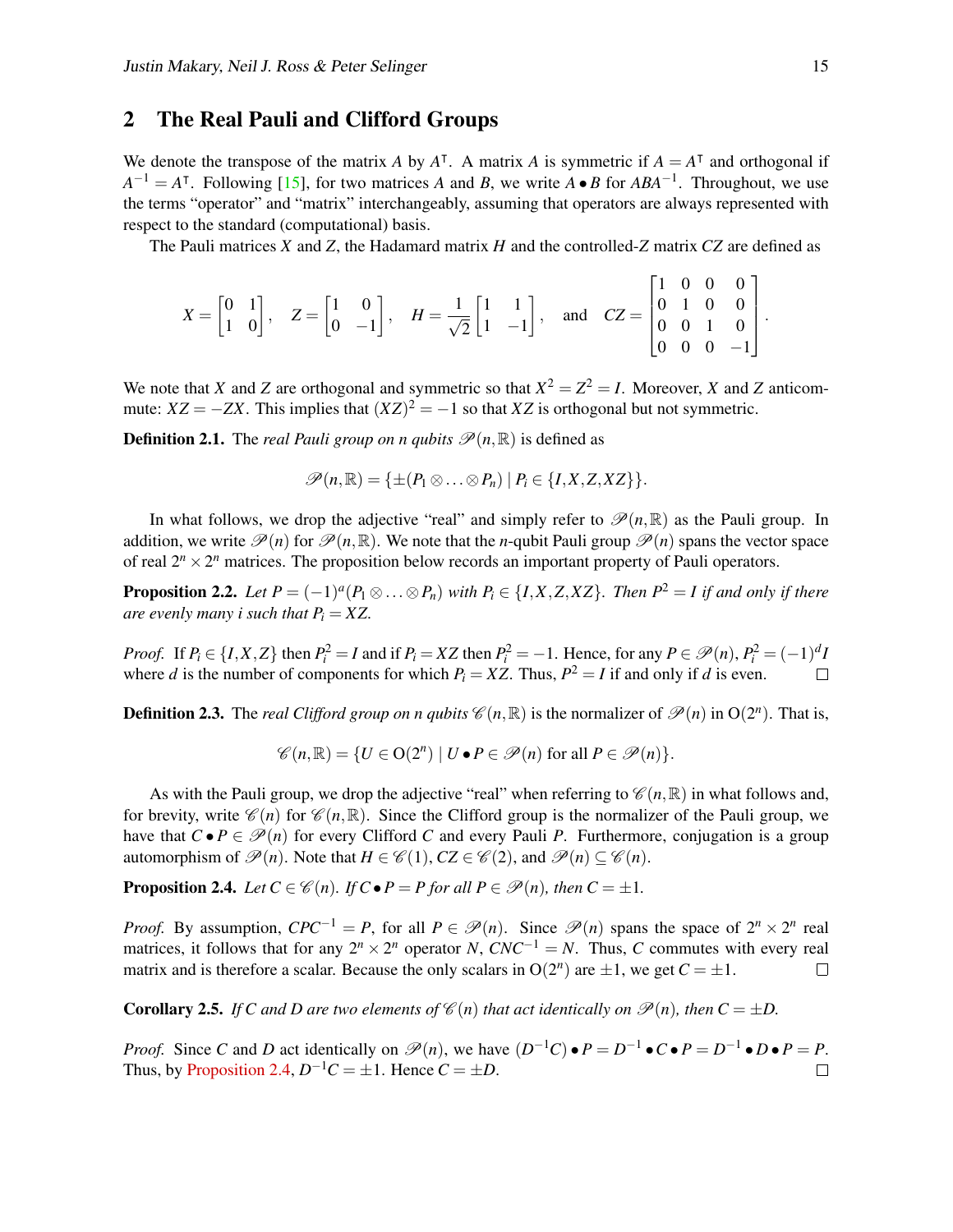### <span id="page-2-0"></span>3 Annotated and Typed Circuits

We assume that the reader is familiar with the language of quantum circuits [\[13\]](#page-10-0). In this section, we introduce certain decorations which will be convenient in discussing circuits.

The Hadamard gate, the Pauli *Z* gate, and the controlled-*Z* gates are represented below.

$$
\overline{H} \qquad \qquad \bullet
$$

For brevity, we introduce some *derived* gates which are shorthand for certain Clifford circuits.

$$
-\bigoplus - = -\overline{H} \qquad \qquad -\bigoplus - = -\frac{\overline{H} \qquad \qquad -\overline{H} \qquad \qquad -\overline{H}}{\longrightarrow}
$$

The derived gate on the left is the Pauli *X* gate. We call the derived gate on the right the *CXZ* gate, an abbreviation for *controlled-XZ*.

We introduce *annotations* on circuits to concisely indicate the action of a Clifford operator on a Pauli operator under conjugation. When  $C \in \mathcal{C}(n)$ , and  $P = P_1 \otimes \cdots \otimes P_n$ ,  $Q = Q_1 \otimes \cdots \otimes Q_n \in \mathcal{P}(n)$ , we write

$$
P_1 - C \vdots Q_1
$$
  

$$
P_n - D_n
$$

to indicate that  $C \bullet P = Q$ .

It will be useful for our purposes to *type* circuits. The notion of a *typed gate* coincides with the usual notion of gate, with the difference that the wires of the gate can be of *simple type* or of *double type*, as shown in the two examples below.



The type of wires does not affect the vertical composition of gates, but two gates can only be composed horizontally if the types of the corresponding wires are the same. For example, below, the composition on the left is well-defined but the composition on the right is not.

$$
G_1 \begin{bmatrix} G_2 \end{bmatrix} = G_2 \begin{bmatrix} G_1 \end{bmatrix}
$$

*Typed circuits* are constructed from typed gates with this restriction. The typing of gates and circuits is meant to constrain the construction of circuits.

A typed gate is defined in two stages. In the first stage, a standard gate is specified, for example by associating a diagram to a matrix or to a circuit made from preexisting gates. In the second stage, types are associated to the input and output wires of the gate. Note that any typed circuit can still be viewed as an un-typed circuit by simply *forgetting* about the types of the wires.

By abuse of notation, we will sometimes use a single circuit to concisely specify a family of (typed) circuits. As an illustration, consider the typed gates below.

$$
-\boxed{G_1} \qquad -\boxed{G_2} = -\boxed{H_1} \qquad -\boxed{H_2}
$$

Then the diagram

 $-$ *G*  $+$ *H*  $-$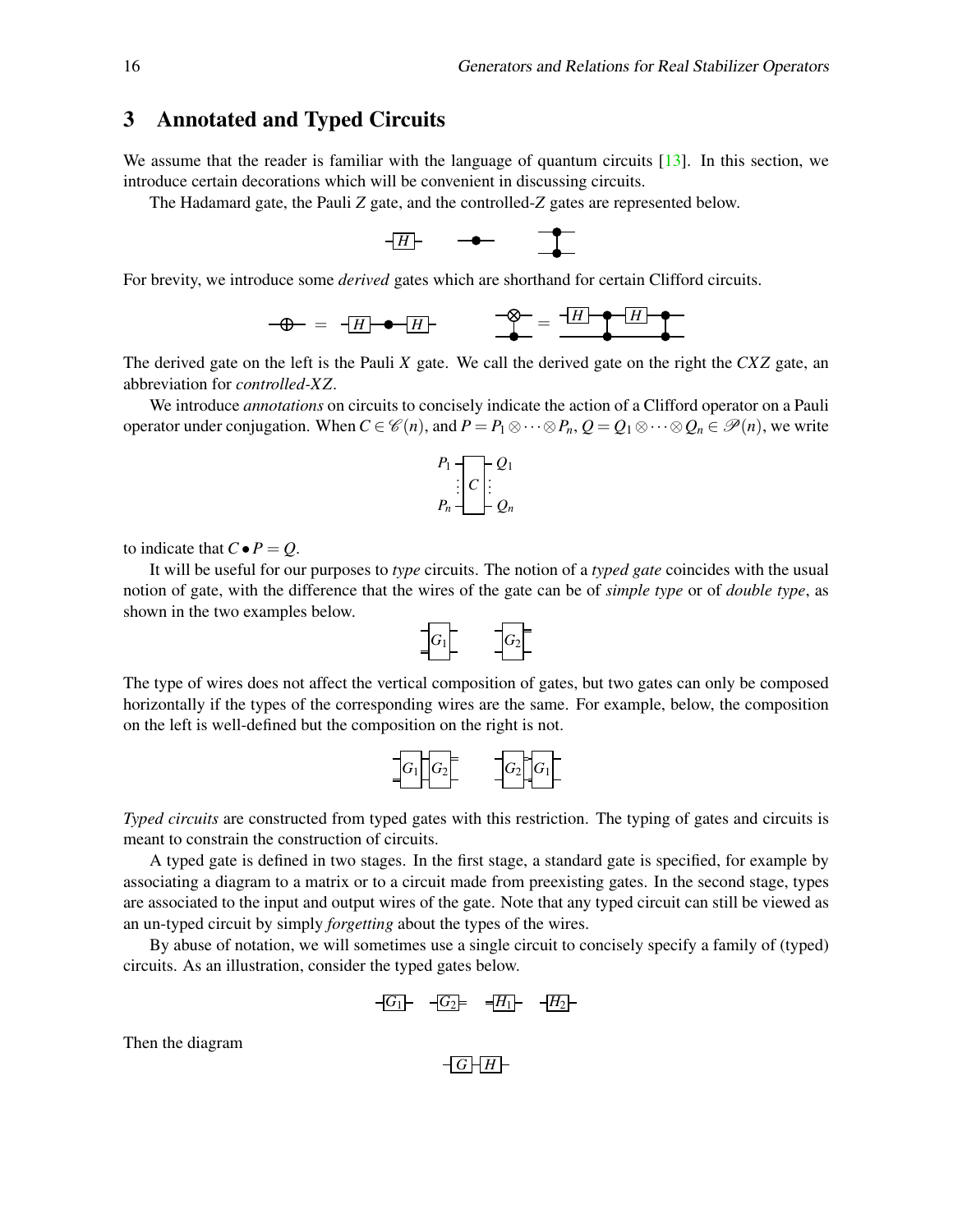represents the family of circuits in which the gate on the left-hand side is one of  $G_1$  or  $G_2$  and the gate on the right-hand side is one of  $H_1$  or  $H_2$  subject to the condition that the circuit is a well-formed typed circuit. There are two circuits in this specific family, which are represented below.

$$
-G_1H_2 - G_2H_1
$$

# <span id="page-3-0"></span>4 Normal Forms for Real Stabilizer Circuits

We now introduce *normal forms* for stabilizer operators. That is, we specify a family of circuits and show that every stabilizer operator is represented by a unique element of this family.

#### 4.1 Derived Generators

We start by introducing *derived generators*, which will serve as the basic building blocks for our normal forms. As discussed in [Section 3,](#page-2-0) we introduce these derived generators in two stages: first we define the gates as (un-typed) circuits and then we specify the types of their wires. There are five kinds of derived generators: *A*, *B*, *C*, *D*, and *E*.

Definition 4.1. The *derived generators of kind A* are defined below.

$$
-\underline{A_1} = \underline{\hspace{1cm}} - \underline{A_2} = -\underline{H} - \underline{A_3} = \underline{\hspace{1cm}} - \underline{\hspace{1cm}}
$$

Definition 4.2. The *derived generators kind B* are defined below.



Definition 4.3. The *derived generators of kind C* are defined below.

$$
-\underline{C_1} = - \qquad -\underline{C_2} = - \oplus -
$$

Definition 4.4. The *derived generators of kind D* are defined below.

$$
D_1 = \frac{H}{\sqrt{H}} \leftarrow H
$$
\n
$$
D_2 = \frac{H}{\sqrt{H}} \leftarrow H
$$
\n
$$
D_3 = \frac{H}{\sqrt{H}} \leftarrow H
$$
\n
$$
D_4 = \frac{H}{\sqrt{H}} \leftarrow H
$$
\n
$$
D_5 = \frac{H}{\sqrt{H}} \leftarrow H
$$
\n
$$
D_6 = \frac{H}{\sqrt{H}} \leftarrow H
$$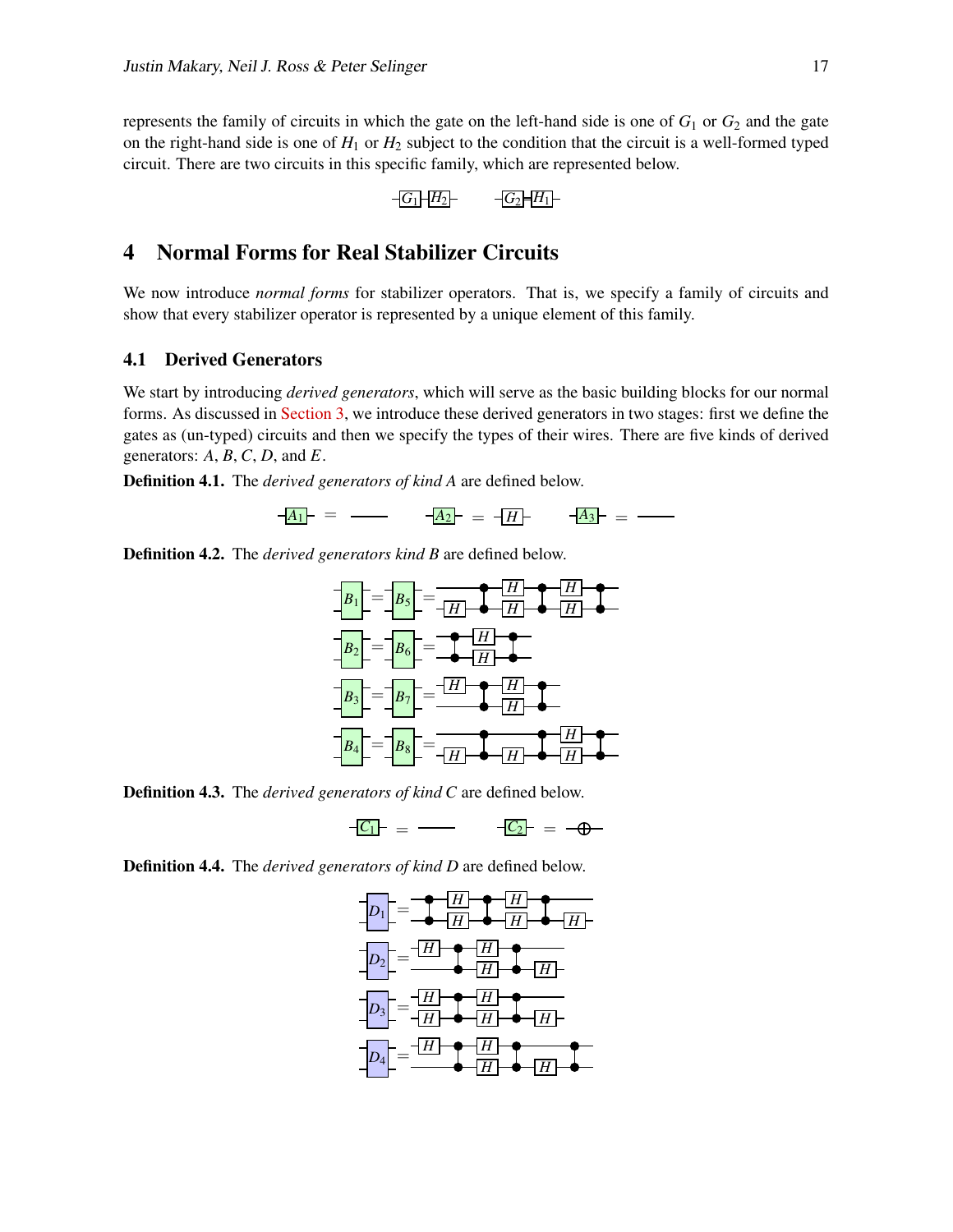Definition 4.5. The *derived generators of kind E* are defined below.



Definition 4.6. The *typed derived generators of kind A, B, C, D, and E* are defined below.



Proposition 4.7. *The following annotated circuits record the action of the derived generators of kind A, B, C, D, and E on certain Pauli operators.*

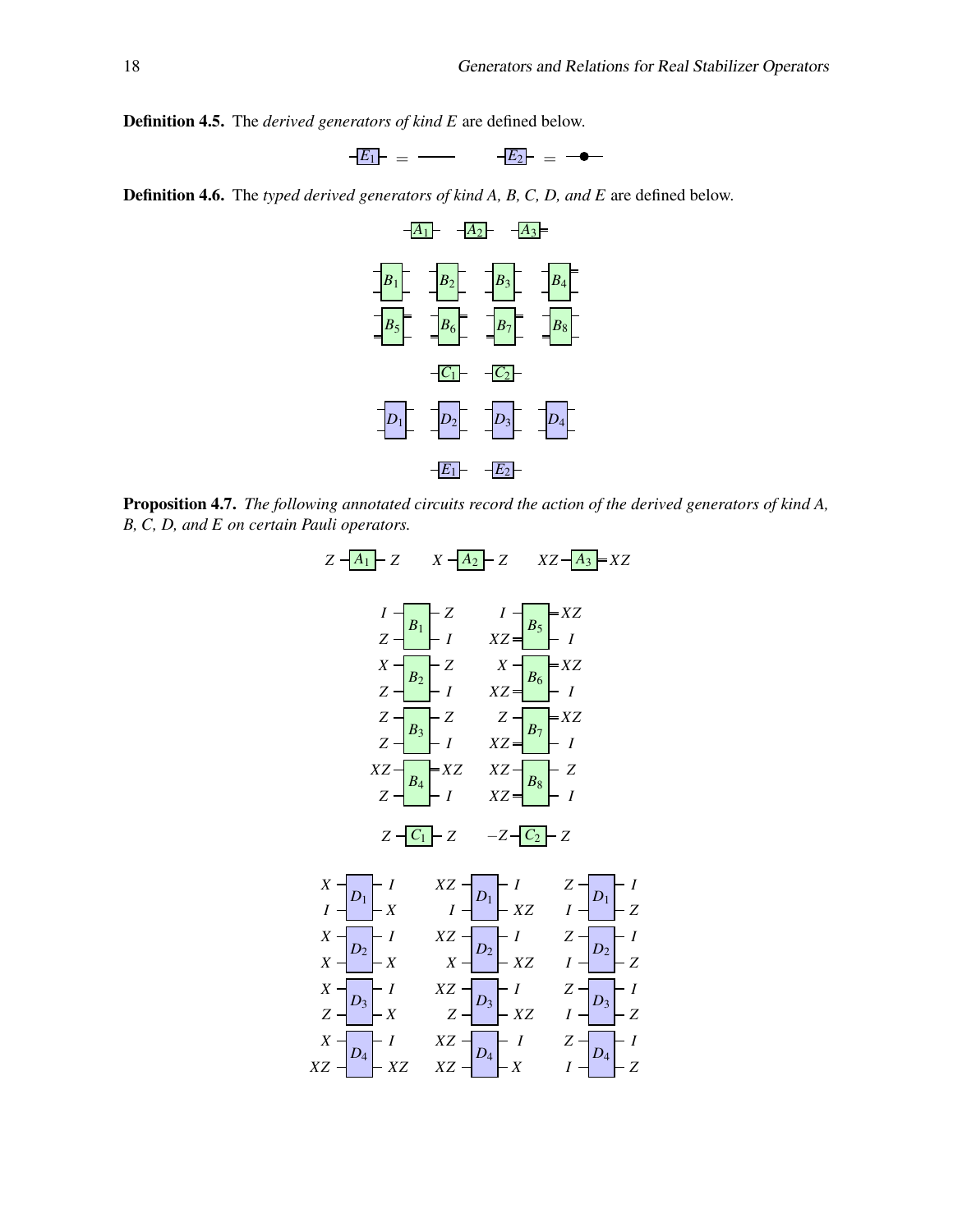$$
X - E_1 - X \qquad Z - E_1 - Z \qquad -X - E_2 - X \qquad Z - E_2 - Z
$$

*In each case, the specified gate is the unique derived generator of its kind and type that performs the specified action.*

*Proof.* By computation.

#### 4.2 Normal forms

<span id="page-5-0"></span>We now describe normal forms.

Definition 4.8. A typed *n*-qubit circuit is a *Z-circuit* if it is of the form

In accordance with the convention introduced in [Section 3,](#page-2-0) the circuit in [Definition 4.8](#page-5-0) denotes a family of well-formed typed circuits. The types of the derived generators of kind *B* then imply, for example, that if the first *B* gate is  $B_4$ , then the second *B* gate can only be  $B_5$ ,  $B_6$ ,  $B_7$ , or  $B_8$ .

Definition 4.9. A typed *n*-qubit circuit is an *X -circuit* if it is of the form



. .

··· .



= . . .

. .

. . . *N*

The propositions below establish that every automorphism of  $\mathcal{P}(n)$  is represented by a unique normal Clifford circuit. Given an automorphism  $\phi$  of  $\mathcal{P}(n)$  one can construct a *Z*-circuit *L* and an *X*-circuit *M* such that  $(ML)^{-1}$  acts as  $\phi^{-1}$  on  $I\otimes\cdots\otimes I\otimes Z$  and  $I\otimes\cdots\otimes I\otimes X.$  To obtain a normal form for  $\phi$  it then suffices to first construct *L* and *M* and then to recursively proceed with the automorphism  $\phi' = \phi(ML)^{-1}$ . The proofs can be found in [Appendix C.](#page-19-0)

*Ln*−<sup>1</sup> *Mn*−<sup>1</sup>



.

 $L_2|M_2$ 

. . .

 $L_1$  – $M_1$ 

*E*

*D*

···

 $L_n$   $\left|\frac{M_n}{M_n}\right|^{L_{n-1}}$   $\left|\frac{M_{n-1}}{M_n}\right|^{L_{n-1}}$ 

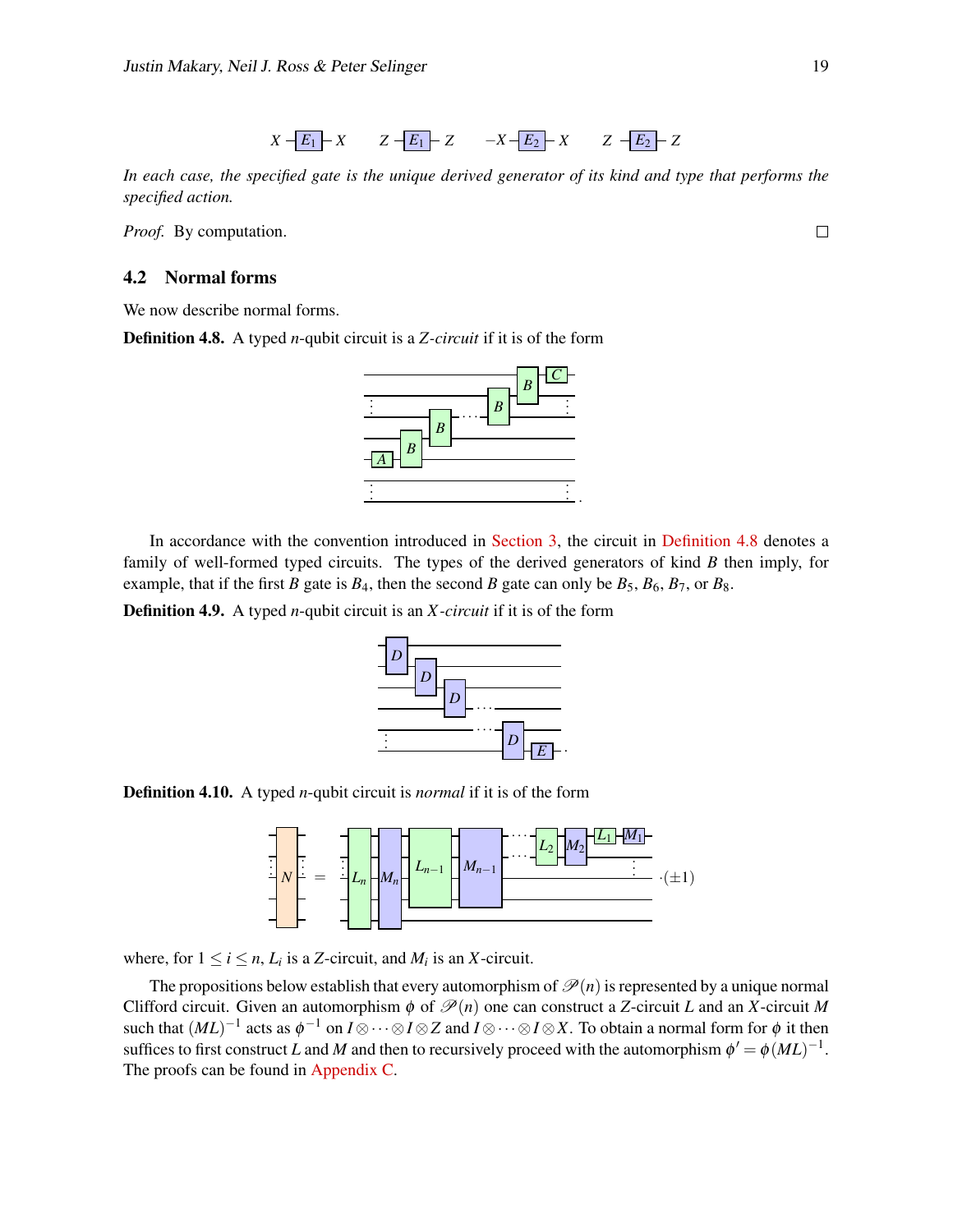**Proposition 4.11.** *Let P be a n-qubit Pauli operator, with*  $P = P_1 \otimes P_2 \otimes \cdots \otimes P_n$ ,  $P^2 = I$ *, and*  $P \neq \pm I$ . *Then there exists a unique Z-circuit L such that*  $L \bullet P = Z \otimes I \otimes \cdots \otimes I$ *.* 

**Proposition 4.12.** *Let Q be an n-qubit Pauli operator with*  $Q = Q_1 \otimes Q_2 \otimes \cdots \otimes Q_n$ ,  $Q^2 = I$ ,  $Q \neq \pm I$ , *and Q anticommutes with*  $Z \otimes I \otimes \cdots \otimes I$ . Then there exists a unique X-circuit M such that M •  $Q =$ *I* ⊗··· ⊗*I* ⊗*X.*

**Proposition 4.13.** *Every X-circuit M satisfies M*  $\bullet$  ( $Z \otimes I \otimes \cdots \otimes I$ ) =  $I \otimes \cdots \otimes I \otimes Z$ .

**Proposition 4.14.** Let P and Q be Pauli operators such that  $P^2 = Q^2 = I$ ,  $P, Q \neq \pm I$ , and P and Q *anticommute. Then there exists a unique pair of a Z-circuit L and a X-circuit M such that ML* $\bullet$  *P* = *I* ⊗  $\cdots$  ⊗ *I* ⊗ *Z* and *ML*  $\bullet$  *Q* = *I* ⊗  $\cdots$  ⊗ *I* ⊗ *X*.

<span id="page-6-1"></span>**Proposition 4.15.** Let  $\phi : \mathcal{P}(n) \to \mathcal{P}(n)$  be an automorphism of the Pauli group. Then there exists a *normal circuit C such that for all P, C*• $P = \phi(P)$ *. Moreover, the normal form C is unique up to a scalar* ±1*.*

By the existence part of [Proposition 4.15,](#page-6-1) every automorphism of the Pauli group can be represented as a circuit over −1, *H*, *Z*, and *CZ*. Thus, all of these automorphisms are stabilizers. Conversely, as remarked in [Section 2,](#page-1-0) every stabilizer is an automorphism of the Pauli group. Hence, [Proposition 4.15](#page-6-1) indeed establishes that every stabilizer admits a unique normal form. Note that this also proves that stabilizers are generated by −1, *Z*, *H*, and *CZ*.

By [Proposition 4.15,](#page-6-1) there is a bijection between stabilizer operators and normal forms. We can therefore count the number of *n*-qubit normal forms to compute the cardinality of  $\mathcal{C}(n)$ .

**Corollary 4.16.** *There are exactly*  $2 \cdot \prod_{i=1}^{n} (4^{i} + 2^{i} - 2)(2 \cdot 4^{i-1})$  *real stabilizer operators on n qubits.* 

*Proof.* See [Appendix D](#page-22-1)

## <span id="page-6-0"></span>5 Relations for Real Stabilizer Circuits

We now introduce relations for real Clifford circuits and describe an algorithm for converting any *n*qubit Clifford circuit to its normal form, using finitely many applications of the relations. To normalize circuits, it is sufficient to have relations to

- 1. rewrite the empty circuit into the normal form for the identity and
- 2. rewrite a circuit consisting of a single gate appearing on the left of a normal form into a normal form.

Indeed, one can then start with an arbitrary circuit, append the normal form for the identity to the right of it, and iteratively merge the gates of the initial circuit into the normal form on its right.

<span id="page-6-2"></span>Definition 5.1. The *typed relations* for real stabilizers are given in [Appendix B.](#page-12-0)

The typed relations describe all situations in which one of *H*, *Z*, *CZ*, *X*, or *CXZ* appears to the left of a normal form. Because these gates act on no more than two qubits, there are only finitely many cases to consider. The difficulty arises because the right-hand side of a relation may contain multiple gates. As a result, we are led to consider cases where a circuit appears on the left-hand side of a rule. This process increases the number of cases to consider and could, in principle, fail to terminate. However, a careful analysis shows that this is not the case. In total, 139 relations are contained in [Appendix B.](#page-12-0)

 $\Box$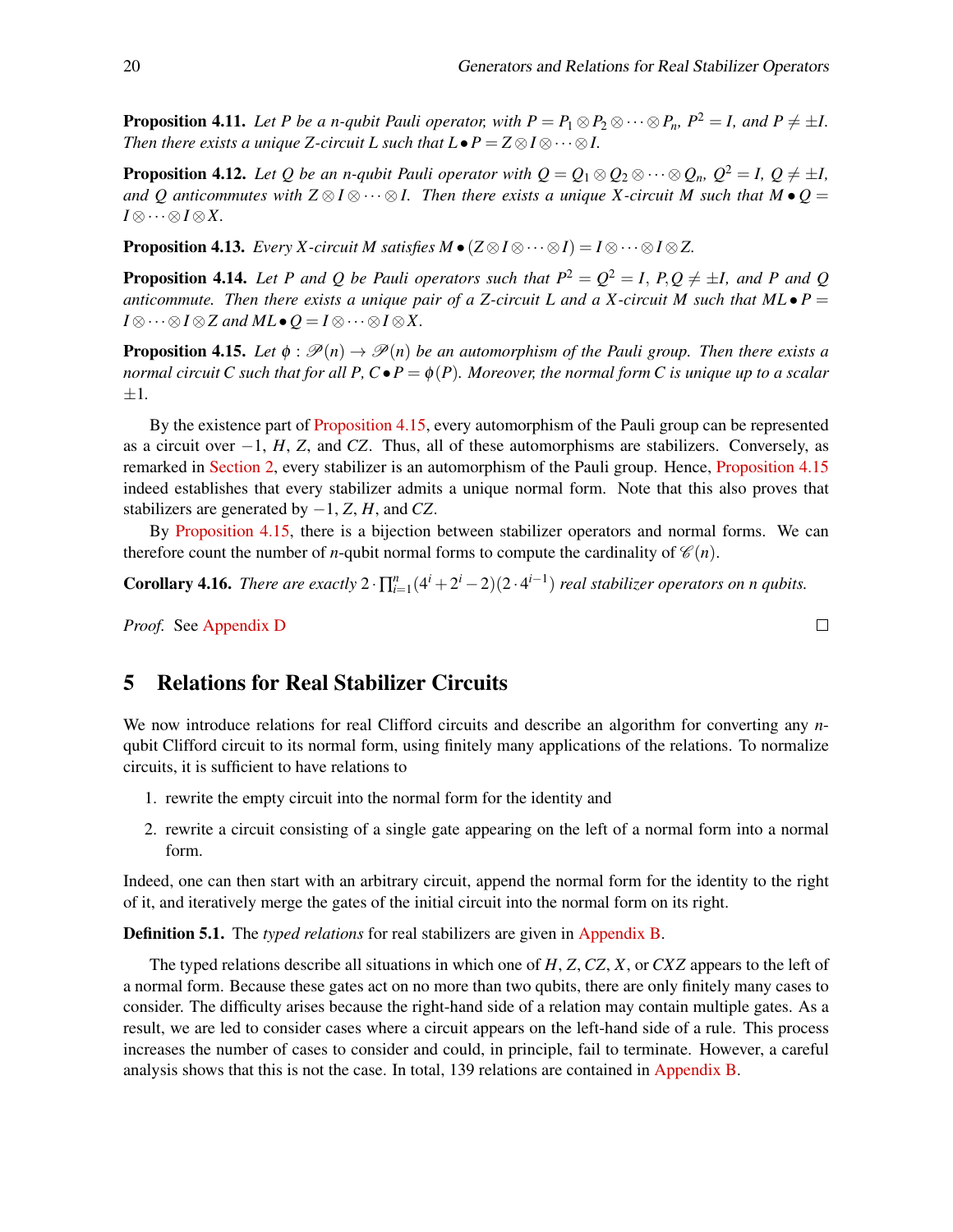#### 5.1 Normalization

We start by labelling normal circuits. This labelling is convenient to refer to specific parts of a circuit and will be useful to describe our rewrite system.

**Definition 5.2.** Consider an *n*-qubit normal circuit



where  $N_{n-1}$  is assumed to be a normal form on  $(n-1)$  qubits. We assign labels to specific wires in order to produce a *labelled normal form*



where  $N_{(n-1)}$  is recursively labelled in the same manner.

<span id="page-7-0"></span>**Definition 5.3.** *Dirty normal forms* are obtained from normal forms by adding gates according to the following scheme.

- An *H* gate can be placed on a wire labelled 1 or on a double wire labelled 2.
- A *Z* gate can be placed on a wire labelled 1, 2, 3, or 4.
- An *X* gate can be placed on a wire labelled 1 or 2.
- A *CZ* gate can be placed on adjacent wires, provided that the bottom wire is labelled 1, and either the top wire is labelled 1 or 3 or the top wire is a double wire labelled 2.
- A *CXZ* gate can be placed on adjacent wires, provided that the bottom wire is labelled 1, and the top wire is a double wire labelled 2.

When discussing dirty normal forms, we call the *H*, *Z*, *X*, *CZ*, and *CXZ* gates *dirty*, while the gates of kind *A*, *B*, *C*, *D*, and *E* are called *clean*.

Intuitively, dirty normal forms are circuits "during the normalization process". We now explain how the relations can be used to transform dirty normal forms into clean ones.

<span id="page-7-1"></span>Lemma 5.4. *Any dirty normal form can be converted to its normal form by applying the typed relations of [Definition 5.1](#page-6-2) a finite number of times.*

*Proof.* By [Definition 5.3,](#page-7-0) every dirty gate occurs before a clean gate. Thus, if dirty gates remain in the circuit, a dirty gate must occur immediately before a clean one. The left-hand side of the typed relations of [Definition 5.1](#page-6-2) contain all cases of a dirty gate occurring immediately before a clean gate. Hence, as long as dirty gates remain, one of the rules can be applied. Moreover, each rule takes a dirty normal form to a dirty normal form. We now show that this procedure terminates in a finite number of steps. To this end, we associate a sequence of nonnegative integers numbers to each dirty normal form. Suppose a dirty normal form has *t* clean gates, indexed 1,...,*t* left to right. Now define the sequence  $s = (s_1, \ldots, s_t)$ where  $s_i$  is the number of dirty gates that occur before the *i*-th clean gate. A left-to-right application of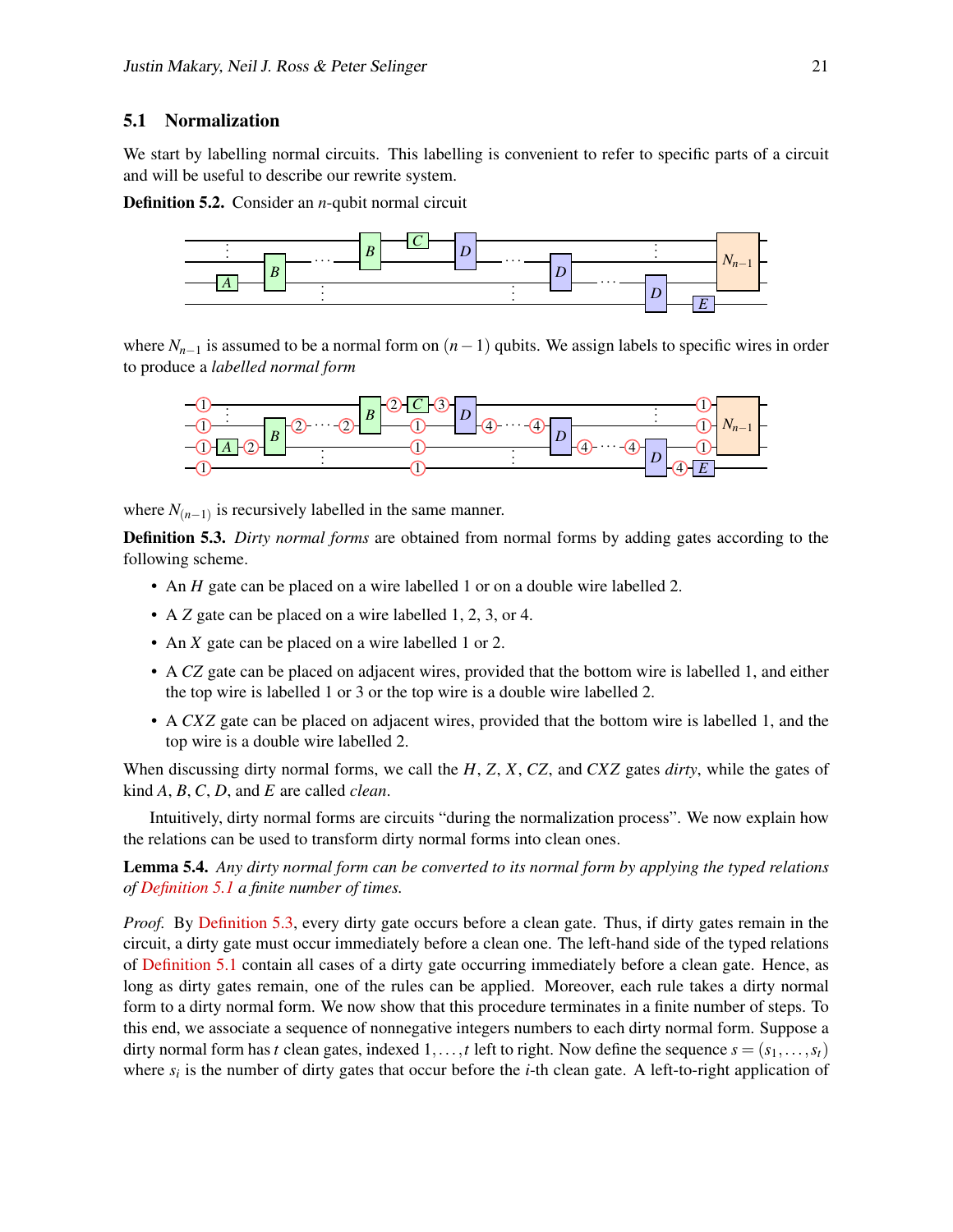one of the typed relations decreases *s* lexicographically. The length of this sequence might not remain constant through the normalization process but it is bounded by the maximum possible number of clean gates in a circuit. For a normal form on *n*-qubits, this bound is given by

$$
\sum_{i=1}^{n} 2i + 1 = n^2 + 2n.
$$

Hence, this process terminates in a finite number of rewrites.

<span id="page-8-0"></span>Proposition 5.5. *Any Clifford circuit can be rewritten into its normal form using the typed relations of [Definition 5.1.](#page-6-2)*

*Proof.* The normal form of the identity operator on *n* qubits is



where *I* denotes the normal form for the identity on  $n - 1$  qubits. Using the typed relations of [Defini](#page-6-2)[tion 5.1,](#page-6-2) we can rewrite the empty circuit on *n* wires into the normal form for the identity. Now consider a Clifford circuit*C*. Expanding the wires on the right of*C* into the normal form for the identity, we obtain a dirty normal form. We can then convert this dirty normal form into a normal form using [Lemma 5.4,](#page-7-1) which completes the proof.  $\Box$ 

#### 5.2 A Reduced Set of Relations

[Propositions 4.15](#page-6-1) and [5.5](#page-8-0) jointly show that real stabilizers are presented by the generators  $(-1)$ , *H*, *Z*, and *CZ* and the typed relations of [Definition 5.1](#page-6-2) (where each derived generator is replaced by its definition and types are forgotten). This presentation is highly redundant and, in this final section, we provide a reduced set of relations.

<span id="page-8-1"></span>Definition 5.6. The *reduced relations* for real stabilizers are given in [Figure 1.](#page-9-0)

Proposition 5.7. *Any Clifford circuit can be rewritten into its normal form using the reduced relations of [Definition 5.6.](#page-8-1)*

*Proof.* It suffices to show that the reduced relations of [Definition 5.6](#page-8-1) imply the typed relations of [Defi](#page-6-2)[nition 5.1.](#page-6-2) The derivations can be found in the supplement to this paper [\[11\]](#page-10-12).  $\Box$ 

An alternative set of reduced relations is given in [Appendix A.](#page-11-4) This last collection of relations is stated in terms of the  $(-1)$ , *H*, *Z*, *CZ*, *X*, and *CX* gates and is included because it makes for an arguably more intuitive presentation.

 $\Box$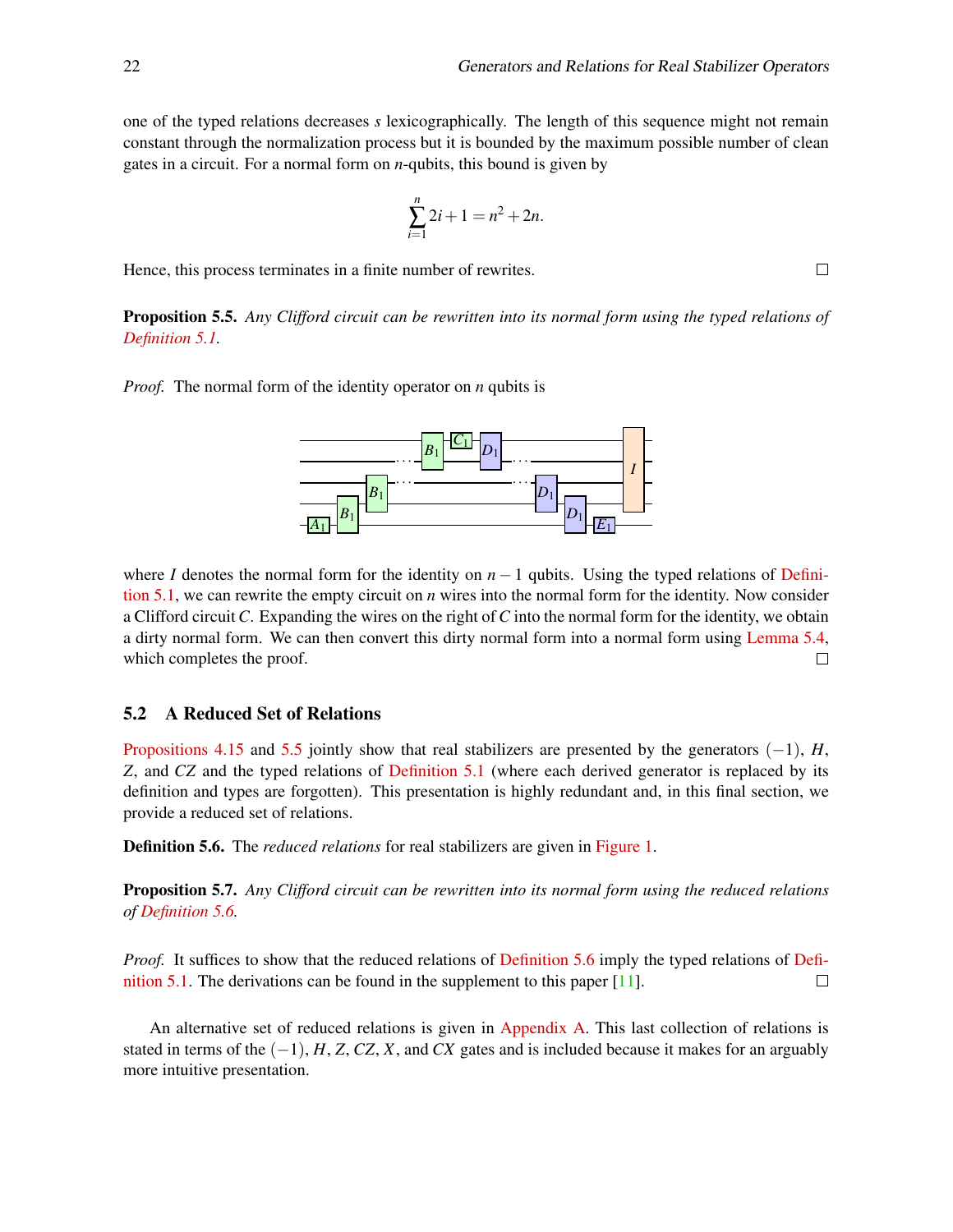$\overline{\phantom{0}}$ 

$$
(-1)^2 = \qquad (R1)
$$

$$
\bullet \bullet = \_\_\_\_\_\_ \tag{R2}
$$

$$
-\overline{H}|\overline{H}\rangle = \qquad (R3)
$$

$$
\bullet \boxed{H} \bullet \boxed{H} \bullet \boxed{H} \bullet \boxed{H} \bullet \boxed{H} = \boxed{\text{---}} \cdot (-1) \tag{R4}
$$

$$
\frac{1}{1000} = \frac{1}{1000} \tag{R5}
$$

$$
\mathbf{R}(6)
$$

$$
\overline{AB} = \overline{AB} = \overline{AB} \tag{R7}
$$

$$
\frac{+H \rightarrow H}{-} = \frac{H \rightarrow H}{-}
$$
 (R8)

$$
\frac{1}{\sqrt{H}} \cdot \frac{1}{\sqrt{H}} = \frac{1}{\sqrt{H}} \cdot \frac{1}{\sqrt{H}} \tag{R9}
$$

$$
\frac{H}{H} = \frac{H}{H}
$$
 (R10)

$$
\frac{1}{\sqrt{H}} = \frac{1}{\sqrt{H}} = \frac{1}{\sqrt{H}} \frac{1}{\sqrt{H}} \tag{R11}
$$

$$
\frac{H}{H} \bullet \frac{H}{H} \bullet \frac{H}{H} \bullet \frac{H}{H} \bullet \frac{H}{H} \bullet \frac{H}{H} \bullet \frac{H}{H} \bullet \frac{H}{H} \bullet \frac{H}{H} \bullet \frac{H}{H} \bullet \frac{H}{H} \bullet \frac{H}{H} \bullet \frac{H}{H} \bullet \frac{H}{H} \bullet \frac{H}{H} \bullet \frac{H}{H} \bullet \frac{H}{H} \bullet \frac{H}{H} \bullet \frac{H}{H} \bullet \frac{H}{H} \bullet \frac{H}{H} \bullet \frac{H}{H} \bullet \frac{H}{H} \bullet \frac{H}{H} \bullet \frac{H}{H} \bullet \frac{H}{H} \bullet \frac{H}{H} \bullet \frac{H}{H} \bullet \frac{H}{H} \bullet \frac{H}{H} \bullet \frac{H}{H} \bullet \frac{H}{H} \bullet \frac{H}{H} \bullet \frac{H}{H} \bullet \frac{H}{H} \bullet \frac{H}{H} \bullet \frac{H}{H} \bullet \frac{H}{H} \bullet \frac{H}{H} \bullet \frac{H}{H} \bullet \frac{H}{H} \bullet \frac{H}{H} \bullet \frac{H}{H} \bullet \frac{H}{H} \bullet \frac{H}{H} \bullet \frac{H}{H} \bullet \frac{H}{H} \bullet \frac{H}{H} \bullet \frac{H}{H} \bullet \frac{H}{H} \bullet \frac{H}{H} \bullet \frac{H}{H} \bullet \frac{H}{H} \bullet \frac{H}{H} \bullet \frac{H}{H} \bullet \frac{H}{H} \bullet \frac{H}{H} \bullet \frac{H}{H} \bullet \frac{H}{H} \bullet \frac{H}{H} \bullet \frac{H}{H} \bullet \frac{H}{H} \bullet \frac{H}{H} \bullet \frac{H}{H} \bullet \frac{H}{H} \bullet \frac{H}{H} \bullet \frac{H}{H} \bullet \frac{H}{H} \bullet \frac{H}{H} \bullet \frac{H}{H} \bullet \frac{H}{H} \bullet \frac{H}{H} \bullet \frac{H}{H} \bullet \frac{H}{H} \bullet \frac{H}{H} \bullet \frac{H}{H} \bullet \frac{H}{H} \bullet \frac{H}{H} \bullet \frac{H}{H} \bullet \frac{H}{H} \bullet \frac{H}{H} \bullet \frac{H}{H} \bullet \frac{H}{H} \bullet \frac{H}{H} \bullet \frac{H
$$

$$
\begin{array}{|c|c|c|c|c|}\n\hline\n\hline\n\end{array} = \begin{array}{|c|c|c|}\n\hline\n\end{array} \qquad (R13)
$$

*H H H H H H H H* = *H H H H H H H H* (R14)

$$
\begin{array}{c}\n\bullet \boxed{H} \bullet \boxed{H} \rightarrow \bullet \boxed{H} \rightarrow \boxed{H} \rightarrow \boxed{H} \rightarrow \boxed{H} \rightarrow \boxed{H} \rightarrow \boxed{H} \rightarrow \boxed{H} \rightarrow \boxed{H} \rightarrow \boxed{H} \rightarrow \boxed{H} \rightarrow \boxed{H} \rightarrow \boxed{H} \rightarrow \boxed{H} \rightarrow \boxed{H} \rightarrow \boxed{H} \rightarrow \boxed{H} \rightarrow \boxed{H} \rightarrow \boxed{H} \rightarrow \boxed{H} \rightarrow \boxed{H} \rightarrow \boxed{H} \rightarrow \boxed{H} \rightarrow \boxed{H} \rightarrow \boxed{H} \rightarrow \boxed{H} \rightarrow \boxed{H} \rightarrow \boxed{H} \rightarrow \boxed{H} \rightarrow \boxed{H} \rightarrow \boxed{H} \rightarrow \boxed{H} \rightarrow \boxed{H} \rightarrow \boxed{H} \rightarrow \boxed{H} \rightarrow \boxed{H} \rightarrow \boxed{H} \rightarrow \boxed{H} \rightarrow \boxed{H} \rightarrow \boxed{H} \rightarrow \boxed{H} \rightarrow \boxed{H} \rightarrow \boxed{H} \rightarrow \boxed{H} \rightarrow \boxed{H} \rightarrow \boxed{H} \rightarrow \boxed{H} \rightarrow \boxed{H} \rightarrow \boxed{H} \rightarrow \boxed{H} \rightarrow \boxed{H} \rightarrow \boxed{H} \rightarrow \boxed{H} \rightarrow \boxed{H} \rightarrow \boxed{H} \rightarrow \boxed{H} \rightarrow \boxed{H} \rightarrow \boxed{H} \rightarrow \boxed{H} \rightarrow \boxed{H} \rightarrow \boxed{H} \rightarrow \boxed{H} \rightarrow \boxed{H} \rightarrow \boxed{H} \rightarrow \boxed{H} \rightarrow \boxed{H} \rightarrow \boxed{H} \rightarrow \boxed{H} \rightarrow \boxed{H} \rightarrow \boxed{H} \rightarrow \boxed{H} \rightarrow \boxed{H} \rightarrow \boxed{H} \rightarrow \boxed{H} \rightarrow \boxed{H} \rightarrow \boxed{H} \rightarrow \boxed{H} \rightarrow \boxed{H} \rightarrow \boxed{H} \rightarrow \boxed{H} \rightarrow \boxed{H} \rightarrow \boxed{H} \rightarrow \boxed{H} \rightarrow \boxed{H} \rightarrow \boxed{H} \rightarrow \boxed{H} \rightarrow \boxed{H} \rightarrow \boxed{H} \rightarrow \boxed{H} \rightarrow \boxed{H} \rightarrow \boxed{H} \rightarrow \boxed{H} \rightarrow \boxed{H} \rightarrow \boxed{H} \rightarrow \boxed{H} \rightarrow \boxed{H} \rightarrow \boxed{H} \rightarrow \boxed{H} \rightarrow \boxed{H} \rightarrow \boxed{H} \rightarrow \boxed{H} \rightarrow \boxed{H} \rightarrow \boxed{H} \rightarrow \boxed{H} \rightarrow \boxed{H} \rightarrow \boxed{H} \
$$

<span id="page-9-0"></span>*H H H H H H H H* = *H H H H* (R16)

Figure 1: A set of reduced relations for real stabilizers.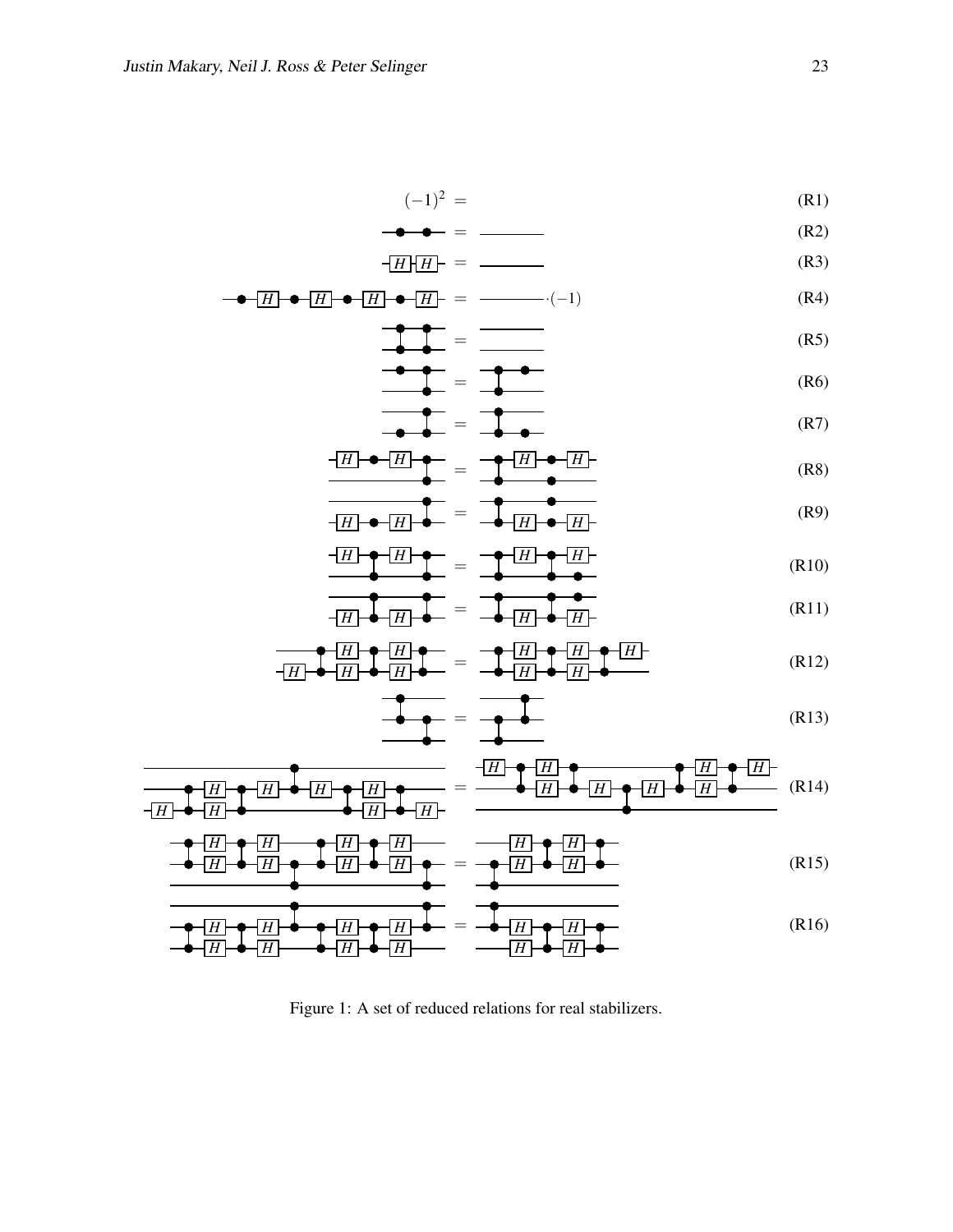## <span id="page-10-11"></span>6 Conclusion

In this paper, we defined a normal form for real stabilizer circuits, showed that every real stabilizer operator admits a unique normal form, and introduced a set of relations that suffices to rewrite any real stabilizer circuit into its normal form. This yields a presentation by generators and relations of real stabilizer operators. Our results add to the growing family of quantum operators for which such presentations are known (see  $\lbrack 2, 15 \rbrack$  for unitary quantum circuits and, for example,  $\lbrack 4, 7, 17 \rbrack$  $\lbrack 4, 7, 17 \rbrack$  $\lbrack 4, 7, 17 \rbrack$  in more general contexts). Our approach in this work followed that of  $[15]$ . However, we did not leverage the presentation given in [\[15\]](#page-11-1) for complex stabilizers in any systematic way. We plan to explore this connection in future work, with the hope of devising more general methods for the construction of presentations such as the one provided here.

# References

- <span id="page-10-1"></span>[1] Scott Aaronson & Daniel Gottesman (2004): *Improved simulation of stabilizer circuits*. Physical Review A 70, p. 052328, doi[:10.1103/PhysRevA.70.052328.](http://dx.doi.org/10.1103/PhysRevA.70.052328) Also available from [arXiv:quant-ph/0406196.](http://arxiv.org/abs/quant-ph/0406196)
- <span id="page-10-13"></span>[2] Matthew Amy, Jianxin Chen & Neil J. Ross (2018): *A finite presentation of CNOT-dihedral operators*. In: Proceedings of the 14th International Conference on Quantum Physics and Logic, QPL 2017, Nijmegen, Electronic Proceedings in Theoretical Computer Science 266, pp. 84–97, doi[:10.4204/EPTCS.266.5.](http://dx.doi.org/10.4204/EPTCS.266.5)
- <span id="page-10-7"></span>[3] Matthew Amy, Andrew N. Glaudell & Neil J. Ross (2020): *Number-theoretic characterizations of some restricted Clifford+T circuits*. Quantum 4, p. 252, doi[:10.22331/q-2020-04-06-252.](http://dx.doi.org/10.22331/q-2020-04-06-252) Also available from [arXiv:1908.06076.](http://arxiv.org/abs/1908.06076)
- <span id="page-10-2"></span>[4] Miriam Backens (2014): *The ZX-calculus is complete for stabilizer quantum mechanics*. New Journal of Physics 16(9), p. 093021, doi[:10.1088/1367-2630/16/9/093021.](http://dx.doi.org/10.1088/1367-2630/16/9/093021) Also available from [arXiv:1307.7025.](http://arxiv.org/abs/1307.7025)
- <span id="page-10-6"></span>[5] Miriam Backens & Aleks Kissinger (2019): *ZH: A complete graphical calculus for quantum computations involving classical non-linearity*. In: Proceedings of the 15th International Conference on Quantum Physics and Logic, QPL 2018, Halifax, Electronic Proceedings in Theoretical Computer Science 287, pp. 23–42, doi[:10.4204/EPTCS.287.2.](http://dx.doi.org/10.4204/EPTCS.287.2)
- <span id="page-10-3"></span>[6] Sergey Bravyi & Dmitri Maslov (2021): *Hadamard-free circuits expose the structure of the Clifford group*. IEEE Transactions on Information Theory 67(7), pp. 4546–4563, doi[:10.1109/TIT.2021.3081415.](http://dx.doi.org/10.1109/TIT.2021.3081415) Also available from [arXiv:2003.09412.](http://arxiv.org/abs/2003.09412)
- <span id="page-10-8"></span>[7] Cole Comfort (2019): *Circuit relations for real stabilizers: Towards TOF+H*. Available from [arXiv:1904.10614.](http://arxiv.org/abs/1904.10614)
- <span id="page-10-9"></span>[8] Ross Duncan & Simon Perdrix (2014): *Pivoting makes the ZX-calculus complete for real stabilizers*. In: Proceedings of the 10th International Conference on Quantum Physics and Logic, QPL 2013, Electronic Proceedings in Theoretical Computer Science 171, pp. 50–62, doi[:10.4204/EPTCS.171.5.](http://dx.doi.org/10.4204/EPTCS.171.5)
- <span id="page-10-4"></span>[9] Daniel Gottesman (1998): *The Heisenberg representation of quantum computers*. Available from [arXiv:quant-ph/9807006.](http://arxiv.org/abs/quant-ph/9807006)
- <span id="page-10-5"></span>[10] A. K. Hashagen, S. T. Flammia, D. Gross & J. J. Wallman (2018): *Real randomized benchmarking*. Quantum 2, p. 85, doi[:10.22331/q-2018-08-22-85.](http://dx.doi.org/10.22331/q-2018-08-22-85) Also available from [arXiv:1801.06121.](http://arxiv.org/abs/1801.06121)
- <span id="page-10-12"></span>[11] Justin Makary, Neil J. Ross & Peter Selinger (2021): *Supplement: Generators and relations for real stabilizer operators*. Available as an ancillary file from this paper's arXiv page.
- <span id="page-10-10"></span>[12] G. Nebe, E. M. Rains & N. J. A. Sloane (2001): *The invariants of the Clifford groups*. Designs, Codes and Cryptography 24, doi[:10.1023/A:1011233615437.](http://dx.doi.org/10.1023/A:1011233615437) Also available from [arXiv:math/0001038.](http://arxiv.org/abs/math/0001038)
- <span id="page-10-0"></span>[13] Michael A. Nielsen & Isaac L. Chuang (2000): *Quantum Computation and Quantum Information*. Cambridge Series on Information and the Natural Sciences, Cambridge University Press, doi[:10.1017/CBO9780511976667.](http://dx.doi.org/10.1017/CBO9780511976667)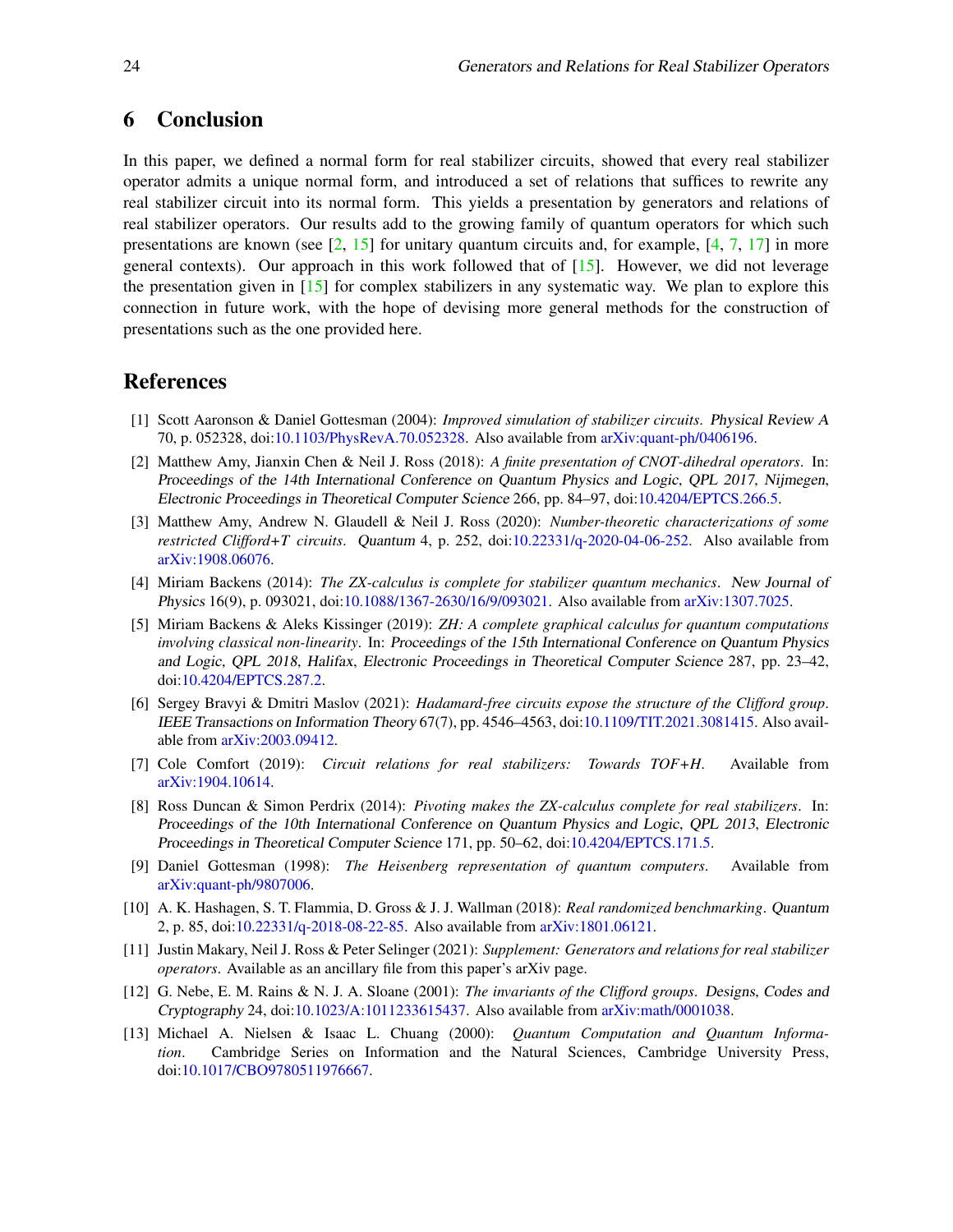- <span id="page-11-0"></span>[14] Narayanan Rengaswamy, Robert Calderbank, Swanand Kadhe & Henry D. Pfister (2019): *Logical Clifford synthesis for stabilizer codes*. Available from [arXiv:1907.00310.](http://arxiv.org/abs/1907.00310)
- <span id="page-11-1"></span>[15] Peter Selinger (2015): *Generators and relations for n-qubit Clifford operators*. Logical Methods in Computer Science 11(10), pp. 1–17, doi[:10.2168/LMCS-11\(2:10\)2015.](http://dx.doi.org/10.2168/LMCS-11(2:10)2015)
- <span id="page-11-2"></span>[16] Maarten Van Den Nest (2010): *Classical simulation of quantum computation, the Gottesman-Knill theorem, and slightly beyond*. Quantum Information & Computation 10(3), pp. 258–271, doi[:10.26421/QIC10.3-4-6.](http://dx.doi.org/10.26421/QIC10.3-4-6)
- <span id="page-11-3"></span>[17] Renaud Vilmart (2018): *A ZX-calculus with triangles for Toffoli-Hadamard, Clifford+T, and beyond*. In: Proceedings of the 15th International Conference on Quantum Physics and Logic, QPL 2018, Halifax, Electronic Proceedings in Theoretical Computer Science 287, pp. 313–344, doi[:10.4204/EPTCS.287.18.](http://dx.doi.org/10.4204/EPTCS.287.18)

## <span id="page-11-4"></span>A An Alternative Reduced Set of Relations



$$
\frac{1}{\sqrt{1-\frac{1}{\sqrt{1-\frac{1}{\sqrt{1-\frac{1}{\sqrt{1-\frac{1}{\sqrt{1-\frac{1}{\sqrt{1-\frac{1}{\sqrt{1-\frac{1}{\sqrt{1-\frac{1}{\sqrt{1-\frac{1}{\sqrt{1-\frac{1}{\sqrt{1-\frac{1}{\sqrt{1-\frac{1}{\sqrt{1-\frac{1}{\sqrt{1-\frac{1}{\sqrt{1-\frac{1}{\sqrt{1-\frac{1}{\sqrt{1-\frac{1}{\sqrt{1-\frac{1}{\sqrt{1-\frac{1}{\sqrt{1-\frac{1}{\sqrt{1-\frac{1}{\sqrt{1-\frac{1}{\sqrt{1-\frac{1}{\sqrt{1-\frac{1}{\sqrt{1-\frac{1}{\sqrt{1-\frac{1}{\sqrt{1-\frac{1}{\sqrt{1-\frac{1}{\sqrt{1-\frac{1}{\sqrt{1-\frac{1}{\sqrt{1-\frac{1}{\sqrt{1-\frac{1}{\sqrt{1-\frac{1}{\sqrt{1-\frac{1}{\sqrt{1-\frac{1}{\sqrt{1-\frac{1}{\sqrt{1-\frac{1}{\sqrt{1-\frac{1}{\sqrt{1-\frac{1}{\sqrt{1-\frac{1}{1-\frac{1}{\sqrt{1-\frac{1}{\sqrt{1-\frac{1}{\sqrt{1-\frac{1}{\sqrt{1-\frac{1}{\sqrt{1-\frac{1}{\sqrt{1-\frac{1}{\sqrt{1-\frac{1}{\sqrt{1-\frac{1}{\sqrt{1-\frac{1}{\sqrt{1-\frac{1}{\sqrt{1-\frac{1}{\sqrt{1-\frac{1}{\sqrt{1-\frac{1}{\sqrt{1-\frac{1}{\sqrt{1-\frac{1}{\sqrt{1-\frac{1}{\sqrt{1-\frac{1}{\sqrt{1-\frac{1}{\sqrt{1-\frac{1}{\sqrt{1-\frac{1}{\sqrt{1-\frac{1}{\sqrt{1-\frac{1}{\sqrt{1-\frac{1}{\sqrt{1-\frac{1}{\sqrt{1-\frac{1}{\sqrt{1-\frac{1}{\sqrt{1+\frac{1}{1\sqrt{1 - \frac{1}{\sqrt{1+\frac{1}{1\sqrt{1+\frac{1}{1\sqrt{1+\frac{1}{1\sqrt{1+\frac{1}{1\sqrt{11\{1\sqrt{11\{1\sqrt{11\{1\frac{1}{\sqrt{11\sqrt{11\{1\frac{1\{1\sqrt{11\{1\sqrt{11\{11\{1\sqrt{11\{1\sqrt{11\{1\{1\frac{1\{1
$$

$$
\frac{1}{\Phi} = \frac{1}{\Phi} \frac{1}{\Phi} \tag{S15}
$$

$$
\frac{\Psi}{\sqrt{H}} = \frac{\Phi}{\Phi} \frac{\Psi}{\Phi} = \frac{\Phi}{\Phi} \frac{\Psi}{\Phi} \tag{S16}
$$

$$
\frac{\text{or} \quad \text{or} \quad \text{or} \quad \text{or} \quad \text{or} \quad \text{or} \quad \text{or} \quad \text{or} \quad \text{or} \quad \text{or} \quad \text{or} \quad \text{or} \quad \text{or} \quad \text{or} \quad \text{or} \quad \text{or} \quad \text{or} \quad \text{or} \quad \text{or} \quad \text{or} \quad \text{or} \quad \text{or} \quad \text{or} \quad \text{or} \quad \text{or} \quad \text{or} \quad \text{or} \quad \text{or} \quad \text{or} \quad \text{or} \quad \text{or} \quad \text{or} \quad \text{or} \quad \text{or} \quad \text{or} \quad \text{or} \quad \text{or} \quad \text{or} \quad \text{or} \quad \text{or} \quad \text{or} \quad \text{or} \quad \text{or} \quad \text{or} \quad \text{or} \quad \text{or} \quad \text{or} \quad \text{or} \quad \text{or} \quad \text{or} \quad \text{or} \quad \text{or} \quad \text{or} \quad \text{or} \quad \text{or} \quad \text{or} \quad \text{or} \quad \text{or} \quad \text{or} \quad \text{or} \quad \text{or} \quad \text{or} \quad \text{or} \quad \text{or} \quad \text{or} \quad \text{or} \quad \text{or} \quad \text{or} \quad \text{or} \quad \text{or} \quad \text{or} \quad \text{or} \quad \text{or} \quad \text{or} \quad \text{or} \quad \text{or} \quad \text{or} \quad \text{or} \quad \text{or} \quad \text{or} \quad \text{or} \quad \text{or} \quad \text{or} \quad \text{or} \quad \text{or} \quad \text{or} \quad \text{or} \quad \text{or} \quad \text{or} \quad \text{or} \quad \text{or} \quad \text{or} \quad \text{or} \quad \text{or} \quad \text{or} \quad \text{or} \quad \text{or} \quad \text{or} \quad \text{or} \quad \text{or} \quad \text{or} \quad \text{or} \quad \text{or} \quad \text{or} \quad \text{or} \quad \text{or} \quad \text{or} \quad \text{or} \quad \text
$$

$$
\frac{\uparrow \uparrow \uparrow \uparrow \uparrow \uparrow}{\uparrow \uparrow \uparrow \uparrow \uparrow \uparrow} = \frac{\uparrow \uparrow \uparrow}{\uparrow \uparrow \uparrow \uparrow}
$$
 (S18)

$$
\frac{1}{\Phi} \frac{\Phi}{\Phi} \frac{\Phi}{\Phi} = \frac{1}{\Phi} \frac{\Phi}{\Phi}
$$
 (S19)

Figure 2: An alternative set of reduced relations for real stabilizers.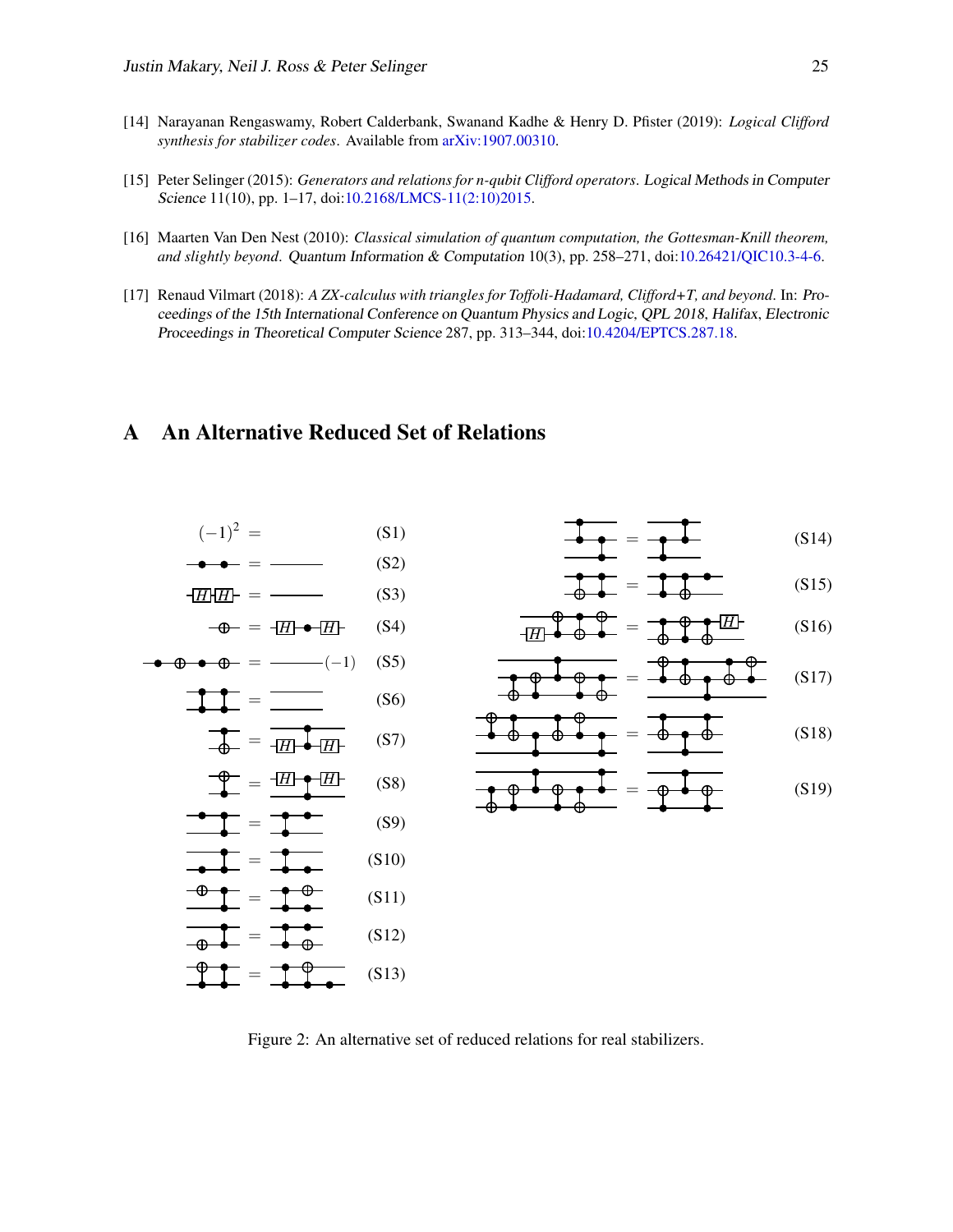## <span id="page-12-0"></span>B Typed Relations



Figure 3: Rewrite rules for normal forms, part I.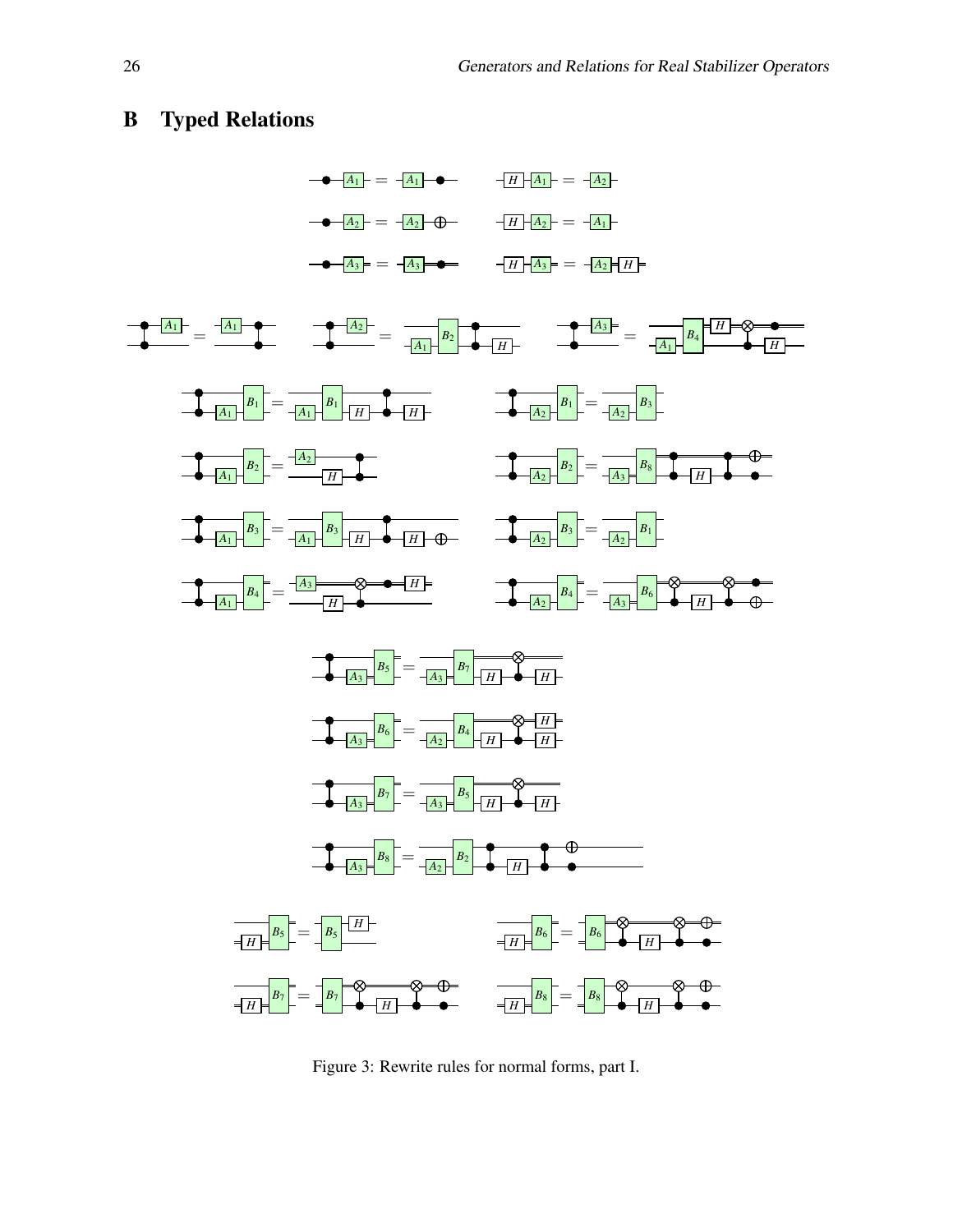

Figure 4: Rewrite rules for normal forms, part II.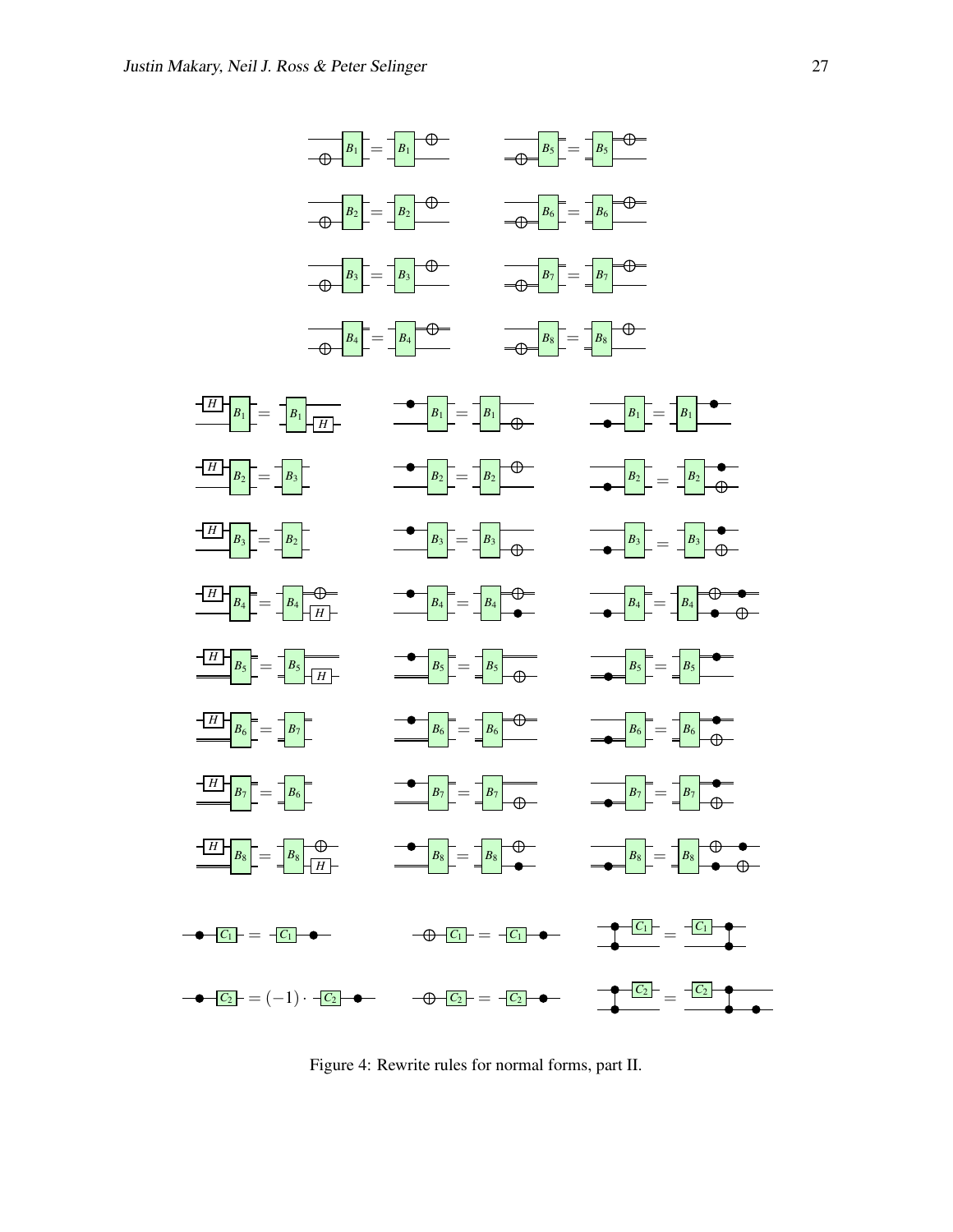



Figure 5: Rewrite rules for normal forms, part III.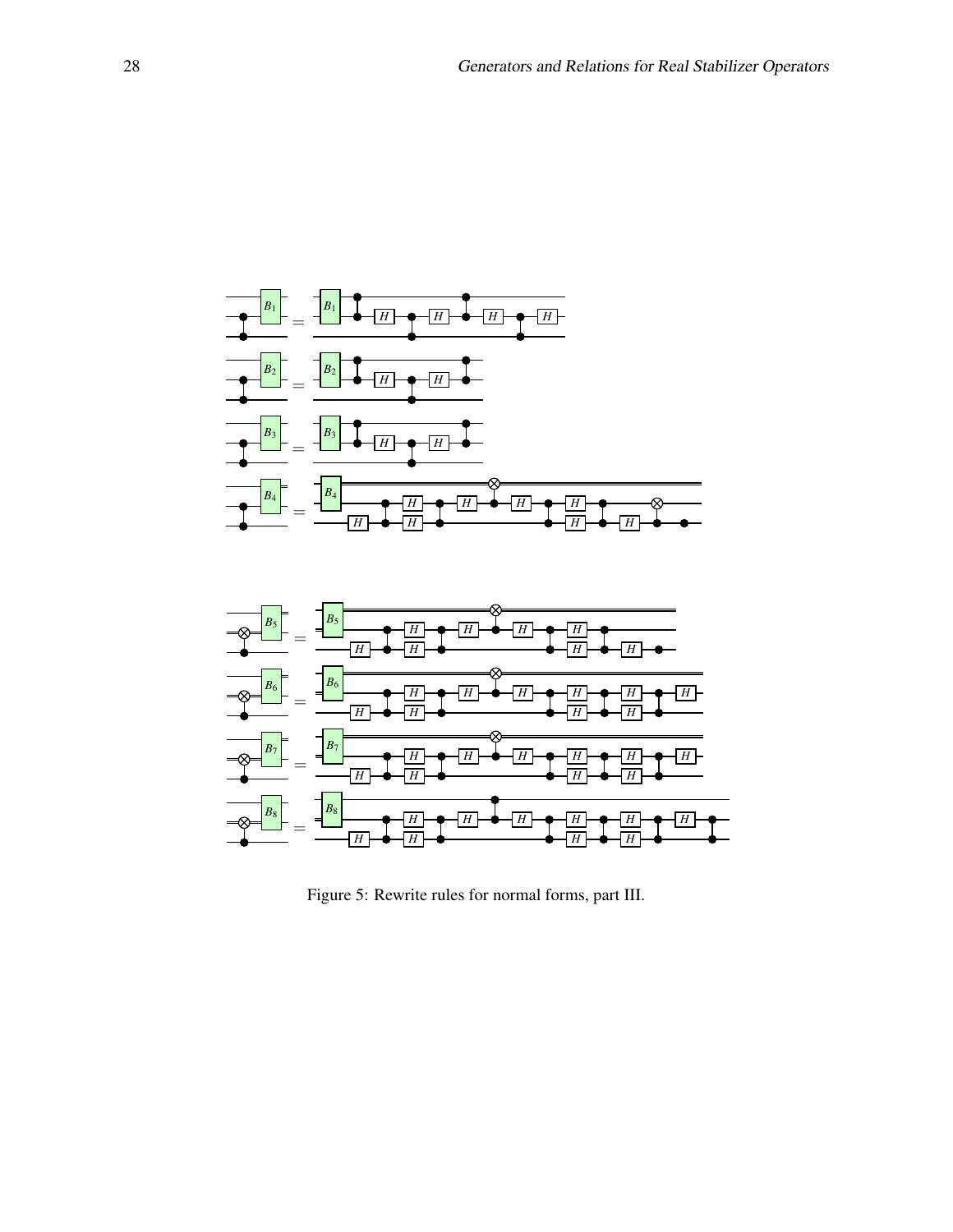

Figure 6: Rewrite rules for normal forms, part IV.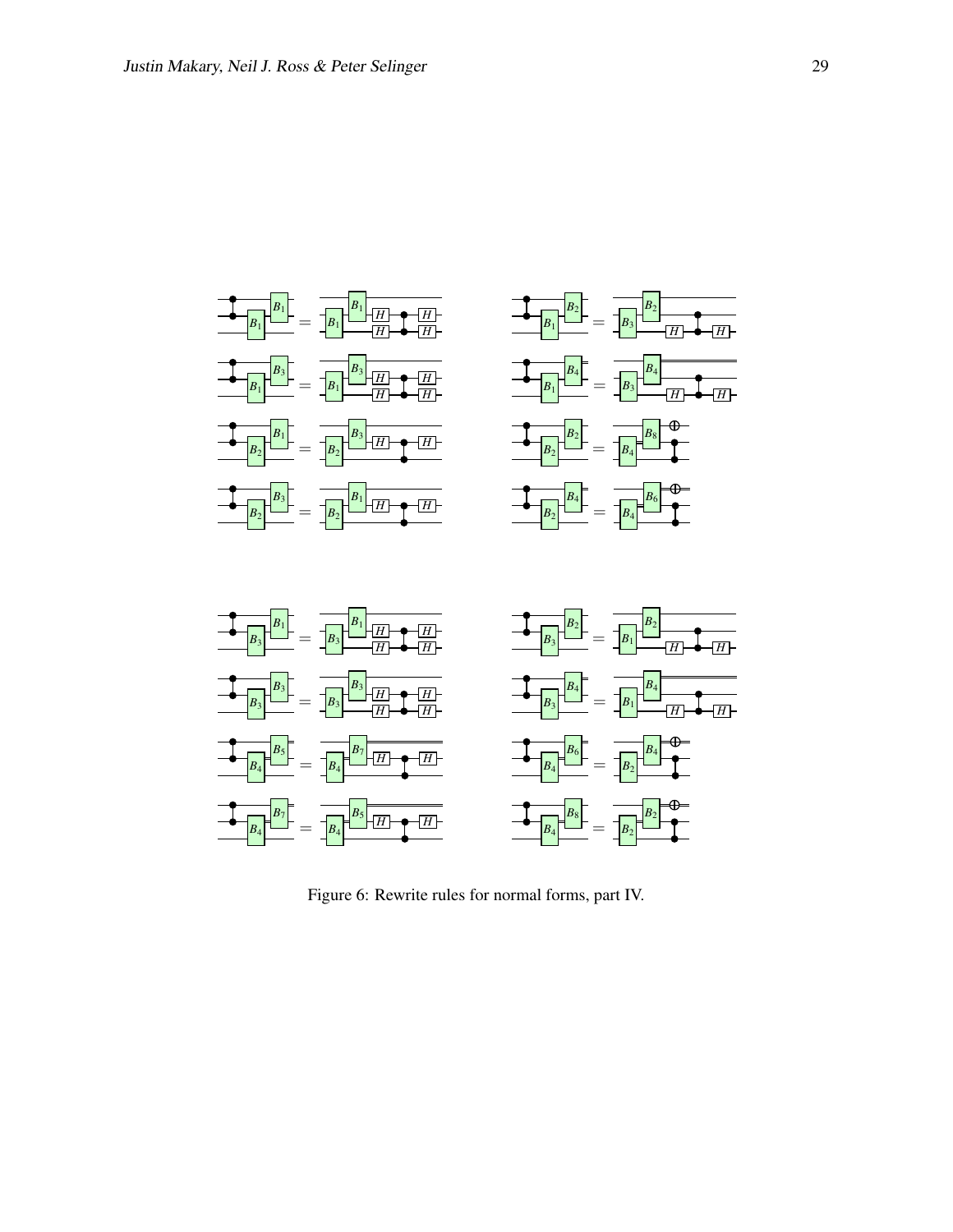

Figure 7: Rewrite rules for normal forms, part V.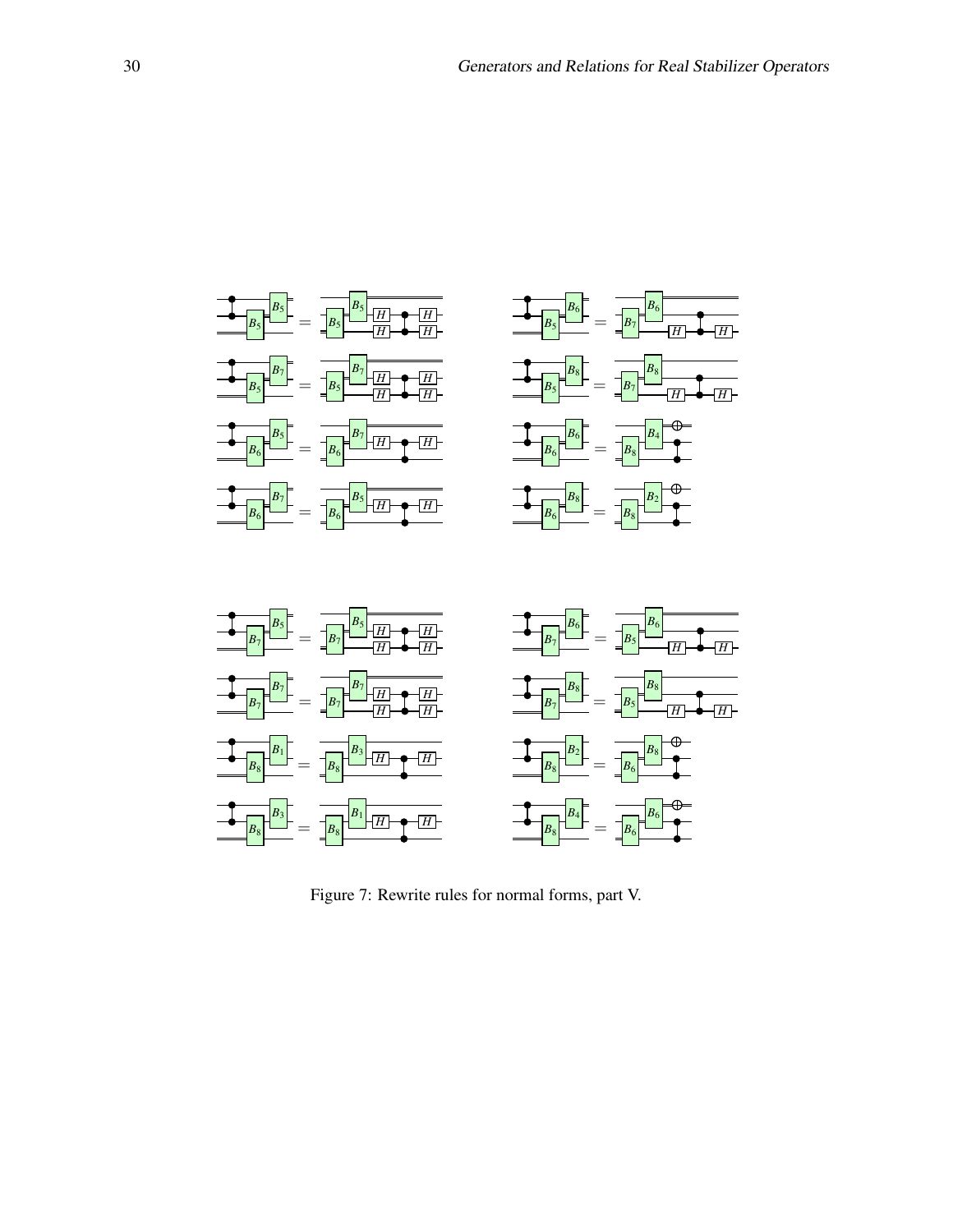



Figure 8: Rewrite rules for normal forms, part VI.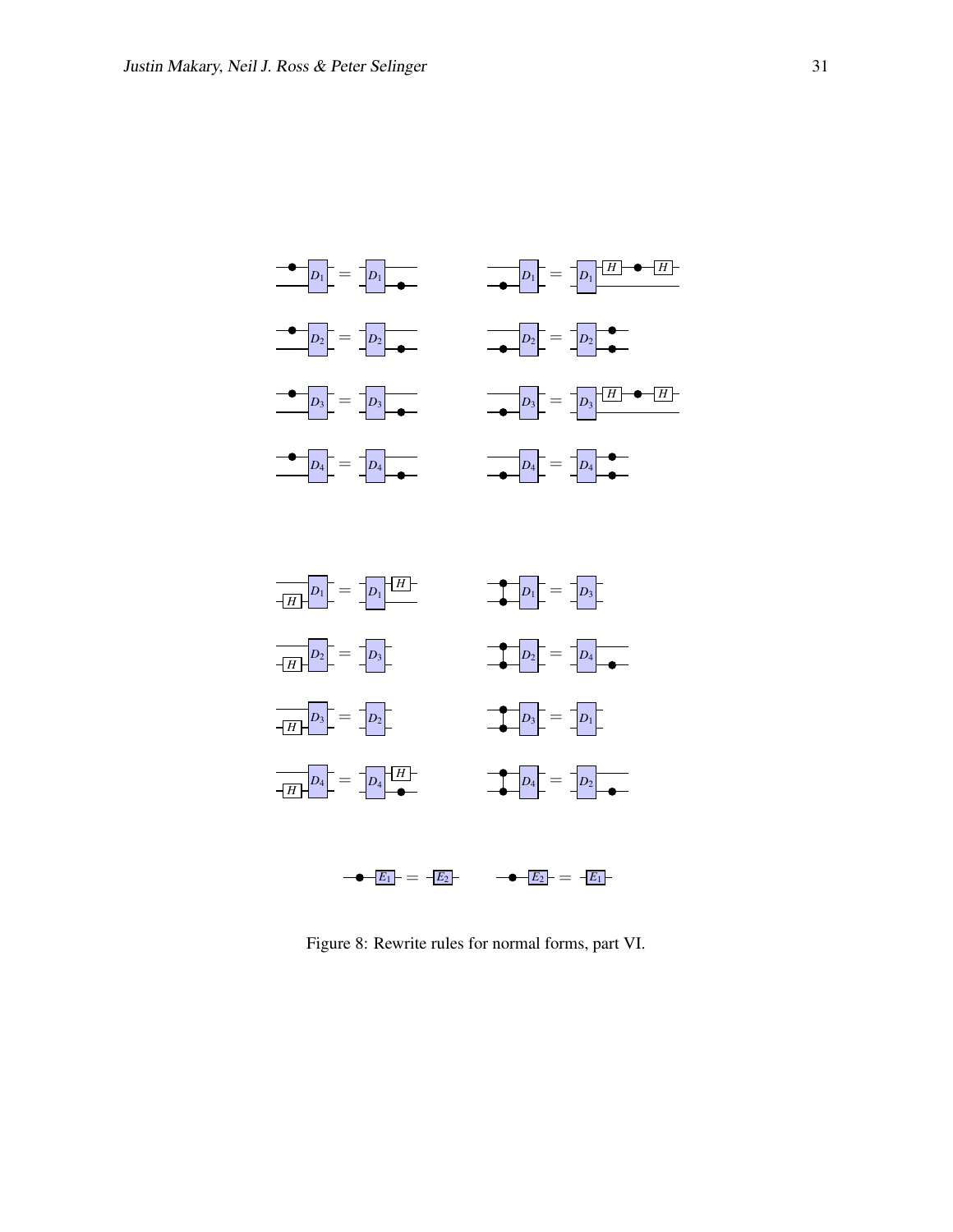

Figure 9: Rewrite rules for normal forms, part VII.



Figure 10: Rewrite rules for normal forms, part VIII.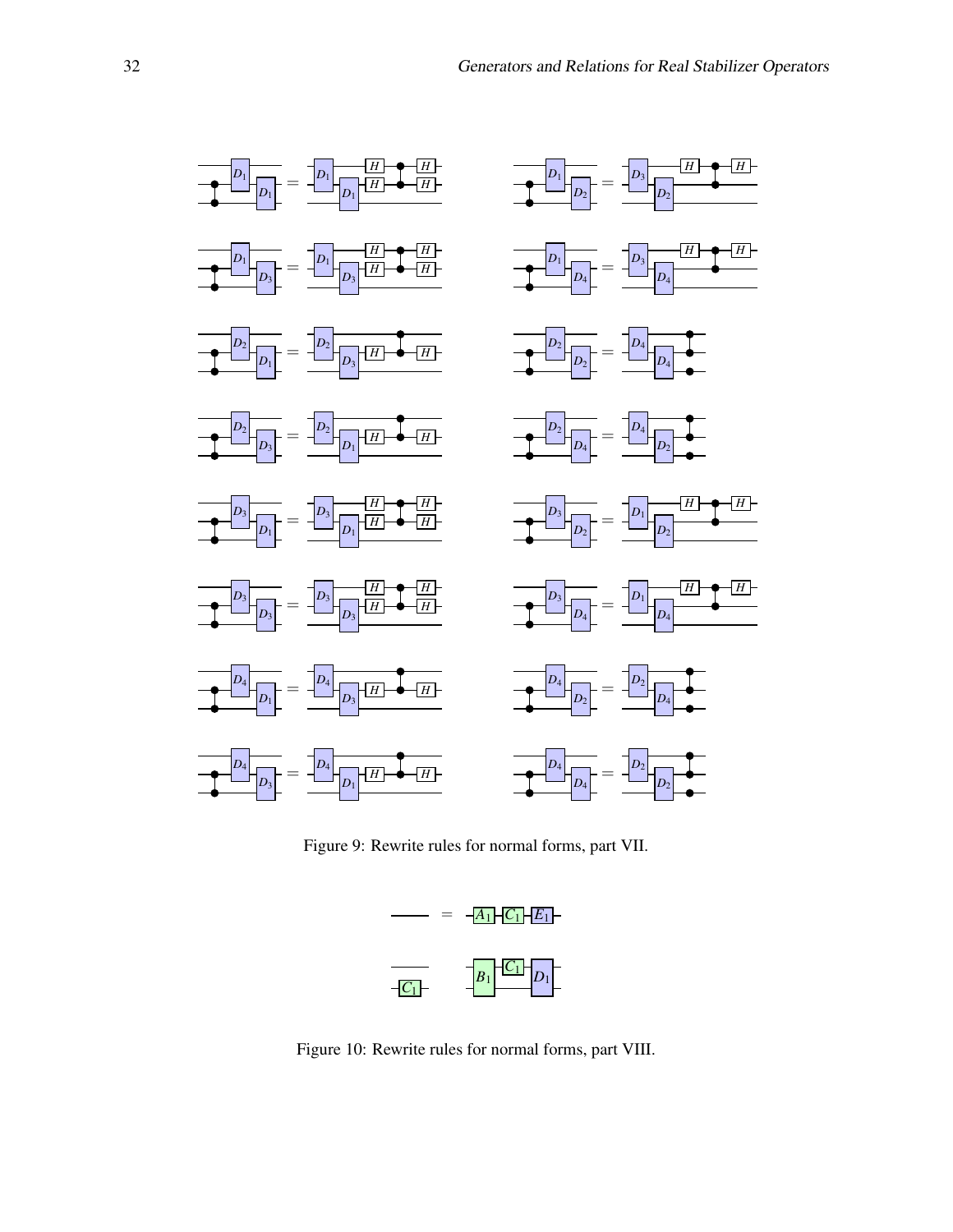### <span id="page-19-0"></span>C Proofs of Propositions 4.11, 4.12, 4.13, 4.14, and 4.15

**Proposition 4.11** Let P be a *n*-qubit Pauli operator, with  $P = P_1 \otimes P_2 \otimes \cdots \otimes P_n$ ,  $P^2 = I$ , and  $P \neq \pm I$ . Then there exists a unique *Z*-circuit *L* such that  $L \bullet P = Z \otimes I \otimes \cdots \otimes I$ .

*Proof.* Since  $P \neq \pm I$ , there is an index *m* such that  $P_m \neq \pm I$ . Let *m* be the largest such index. Then  $P_m = \pm X$ ,  $P_m = \pm Z$ , or  $P_m = \pm XZ$ . With this, we consider the following diagram.



In the above diagram, the  $V_s$  are Pauli operators such that  $V_s \in \{Z, XZ\}$  and are determined in the following way. By Proposition 4.7, if  $P_m = \pm X, \pm Z$ , there is a unique *A* gate  $A_g$  with output of single type such that  $A_g \bullet P_m = \pm Z$ . If  $P_m = \pm XZ$ , there is a unique *A* gate  $A_r$  with output of double type such that  $A_r \bullet P_m = \pm XZ$ . So the *A* gate is uniquely determined. Furthermore after the application of the *A* gate, we either have  $V_1 = \pm XZ$  on a wire of double type or  $V_1 = \pm Z$  on a wire of single type. We will further use the actions in Proposition 4.7 to move these *Z* or *XZ* Pauli operators up the qubits.

By inspection of these actions, we see that for each choice of  $P_{m-1} \otimes V_1$ , there is a unique *B* gate *B*<sup>*j*</sup> such that  $B_j \bullet P_{m-1} \otimes V_1 = V_2 \otimes I$  and  $V_2 = Z$  or  $V_2 = XZ$ . If  $V_2 = Z$ , the output wire is of single type, and if  $V_2 = XZ$ , the output wire is of double type. We can continue this process up to the top qubit and this will produce a *Z*-circuit if we can ensure that the top output wire is of single type. Since  $P^2 = I$ , there are evenly many indices *i* such that  $P_i = XZ$ , which are in effect cancelled out by an application of *B*8, switching back to *Z* along a wire of single type. Thus we will always end up constructing a circuit *C* such that  $C \cdot P = \pm Z \otimes I \otimes \ldots \otimes I$ , to which there is a unique *C*-gate  $C_k$  such that  $C_k \cdot \pm Z = Z$ . This completes the proof of existence.

Note that every choice of gate is unique with respect to kind and type. If our normal form was constructed the same way in the absence of types, uniqueness with respect to kind would be sufficient for a unique *Z*-circuit. Here, with uniqueness with respect to kind and type, we must prove that no two *Z*-circuits describing an action as above can have different typing schemes. Consider two *Z*-circuits *C* and *D* that correspond to the diagram above, such that  $C \cdot P = D \cdot P = Z \otimes I \otimes \ldots \otimes I$ . We now show that they have the same typing schemes. Note that both *A* gates in *C* and *D* must satisfy  $A \bullet P_m = \pm V_1$ , where  $V_1 = \pm Z, \pm XZ$ .  $A_2$  is the only *A* gate such that  $A \bullet \pm X = \pm Z$ , and the equations  $A \bullet \pm Z = \pm Z$  and  $A \bullet XZ = \pm XZ$  both have two *A* gates with these properties,  $A_1$  and  $A_3$ . Both of these gates are different with respect to output type, but represent the same actions. When an  $A_1$  is chosen as the  $A$  gate, there is an even number of gates from the set  ${B_4, B_8}$  which appear to its right, as these *B* gates switch the type up the ladder. If  $A_3$  is chosen as the A gate, then there is an odd number of gates from the set  $\{B_4, B_8\}$  which appear to its right. Thus it is not possible for both circuits *C* and *D* to start with the different *A* gates  $A_1$ and *A*<sub>3</sub> respectively, as it is not possible for both resulting circuits to have  $C \bullet P = D \bullet P = Z \otimes I \dots \otimes I$ with a different number of occurrences of a given local action. Hence, *C* and *D* share the same *A* gate, and have the same starting type. Note that if the input type is given, there are four choices of possible local actions of  $B \cdot P_{m-j} \otimes V_j = V_{j+1} \otimes I$ , corresponding to  $B_1, B_2, B_3, B_4$  in the case of a single type, and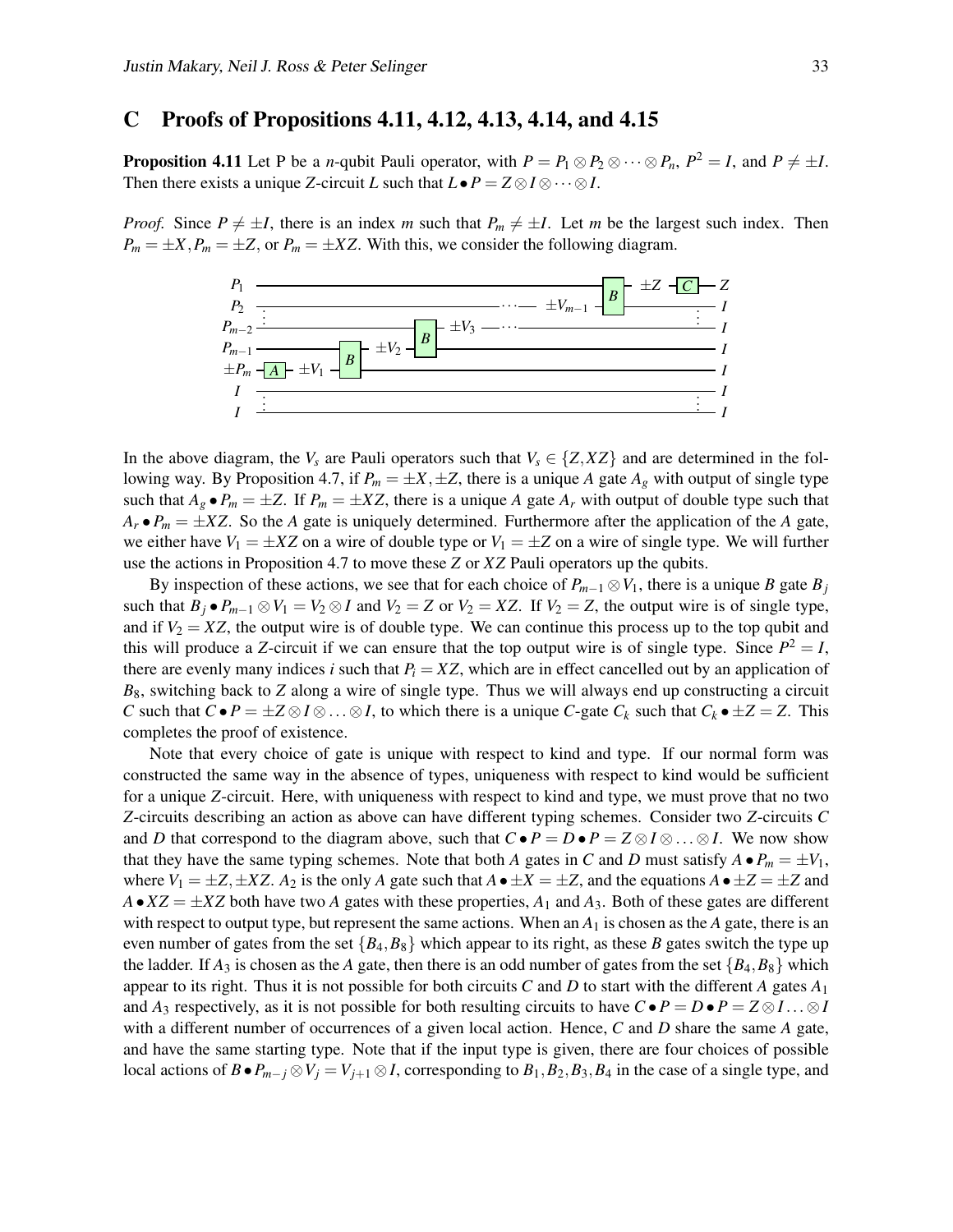$B_5, B_6, B_7, B_8$  in the case of a double type. Since the output type of *A* is given, and we must satisfy the equations  $B \bullet P_{m-j} \otimes V_j = V_{j+1} \otimes I$ , there are four choices for four possibilities at each choice of *B*, which all describe different actions. Here we see that with a shared *A* gate, both *Z*-circuits *C* and *D* must also have the same *B* gates, and thus the same typing scheme, ending in a single type, with the corresponding unique choice of a *C* gate such that  $C \bullet \pm Z = Z$ . Hence we have that *C* and *D* have the same typing scheme. Since the typing schemes must be the same, all local actions must coincide. Hence the two *Z*-circuits are equal. This proves uniqueness.  $\Box$ 

**Proposition 4.12** Let  $Q$  be an  $n$ -qubit Pauli operator with  $Q=Q_1\otimes Q_2\otimes \cdots \otimes Q_n,$   $Q^2=$   $I,$   $Q\neq \pm I,$  and  $Q$ anticommutes with  $Z \otimes I \otimes \cdots \otimes I$ . Then there exists a unique *X*-circuit *M* such that  $M \bullet Q = I \otimes \cdots \otimes I \otimes X$ .

*Proof.* Since *Q* anticommutes with  $Z \otimes I \otimes \cdots \otimes I$ , we have  $Q_1 = \pm XZ$  or  $Q_1 = \pm X$ . With this, consider the diagram



where the  $V_s$  are Pauli operators such that  $V_s \in \{X, XZ\}$ , and are determined by the  $Q_i$  as in **Proposition** 4.11. By Proposition 4.7, the *D* gates push *X* and *XZ* gates down the qubits until we encounter *XZ*⊗*XZ*, at which point we apply  $D_4$ . There is always a unique  $D$  gate to perform the needed action, leaving  $V_1 = X, XZ$ . We continue the same process down to the bottom qubit. Again since  $Q^2 = I$ , by **Proposition** 2.2, there are evenly many indices *t* such that  $Q_t = XZ$ . These occurrences of XZ get cancelled out in pairs, ensuring that we are left with an  $\pm X$  on the bottom qubit. By **Proposition 4.7**, there is a unique *E* gate  $E_h$  such that  $E_h \bullet \pm X = X$ . Thus we are left with  $I \otimes \cdots \otimes I \otimes X$  and our circuit is an *X*-circuit. Furthermore, since each gate was unique with respect to kind, the circuit is uniquely determined.  $\Box$ 

**Proposition 4.13** Every *X*-circuit *M* satisfies  $M \bullet (Z \otimes I \otimes \cdots \otimes I) = I \otimes \cdots \otimes I \otimes Z$ .

*Proof.* The claim follows from the actions described in **Proposition 4.7** with respect to the diagram below.



 $\Box$ 

**Proposition 4.14** Let *P* and *Q* be Pauli operators such that  $P^2 = Q^2 = I$ ,  $P, Q \neq \pm I$ , and *P* and *Q* anticommute. Then there exists a unique pair of a *Z*-circuit *L* and a *X*-circuit *M* such that

$$
ML \bullet P = I \otimes \cdots \otimes I \otimes Z \qquad \qquad and \qquad \qquad ML \bullet Q = I \otimes \cdots \otimes I \otimes X
$$

*Proof.* By Proposition 4.11, there is a unique *Z*-circuit *L* such that  $L \bullet P = Z \otimes I \otimes \cdots \otimes I$ . Since *P* and *Q* both square to the identity and anticommute, so do  $L \bullet P$  and  $L \bullet Q$ . Thus by **Proposition 4.12**, there exists a unique *X*-circuit *M* such that  $M \bullet (L \bullet Q) = ML \bullet Q = I \otimes I \otimes \cdots \otimes X$  and, by Proposition 4.13,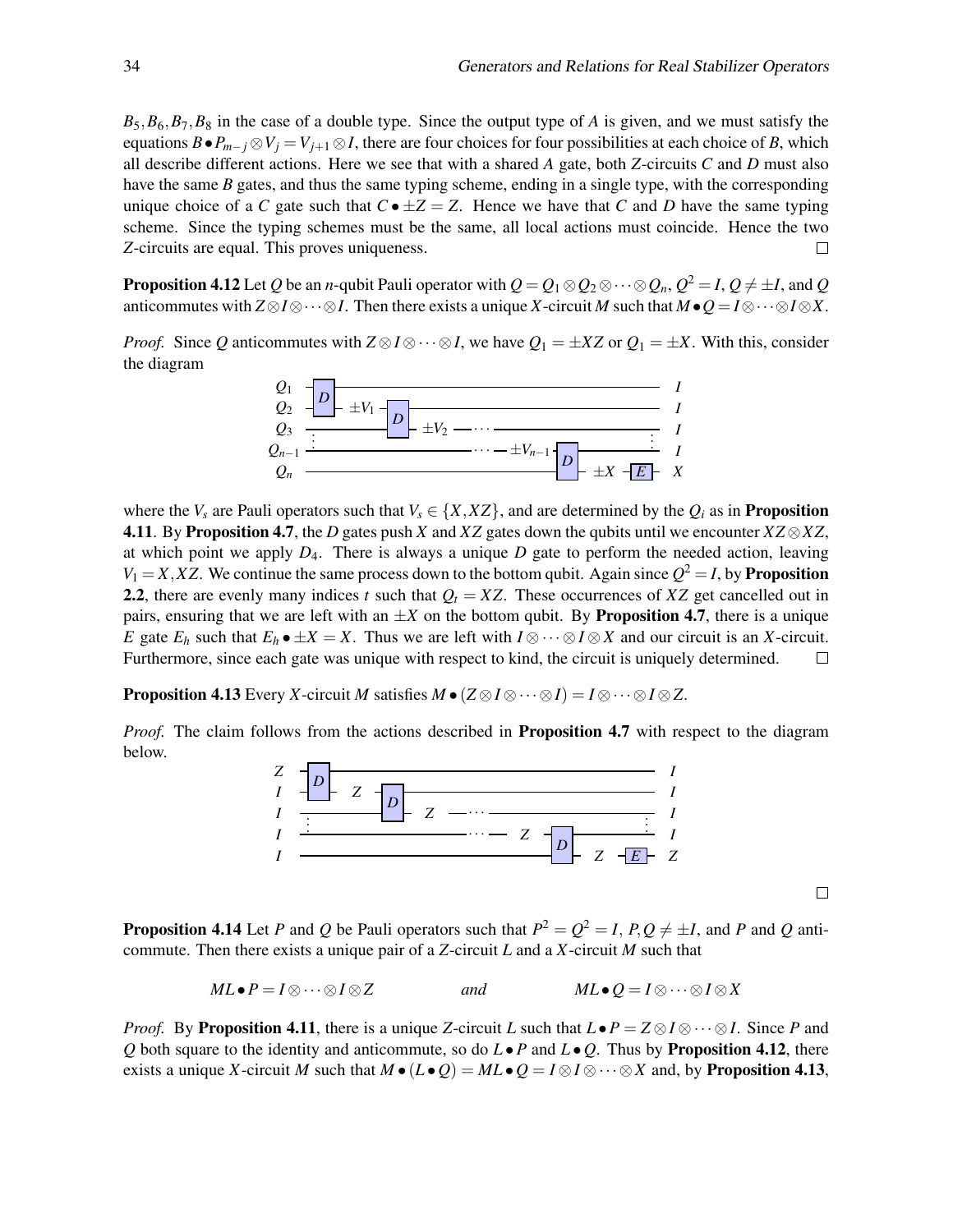*ML*•*P* = *M*•(*L*•*P*) = *M*•( $Z \otimes I \otimes \cdots \otimes I$ ) =  $I \otimes I \otimes \cdots \otimes Z$ . This proves existence. For uniqueness, we assume that *L'* and *M'* are two other circuits satisfying the conditions of the proposition. Since  $M'L' \bullet P =$ *I* ⊗ · · · ⊗ *I* ⊗ *Z*, and *M*<sup> $\bullet$ </sup>  $(Z \otimes I \otimes \cdots \otimes I) = I \otimes \cdots \otimes I \otimes Z$ , we can deduce that  $L' \bullet P = Z \otimes I \otimes \cdots \otimes I$ . Therefore  $L' = L$  by the uniqueness of **Proposition 4.11**, and since  $M' \bullet L \bullet Q = M \bullet L \bullet Q = X \otimes I \otimes \cdots \otimes I$ , we have that  $M' = M$  by the uniqueness of **Proposition 4.12**.  $\Box$ 

**Proposition 4.15** Let  $\phi : \mathcal{P}(n) \to \mathcal{P}(n)$  be an automorphism of the Pauli group. Then there exists a normal circuit *C* such that for all *P*,  $C \cdot P = \phi(P)$ . Moreover, the normal form *C* is unique up to a scalar  $\pm 1.$ 

*Proof.* We proceed by induction on *n*. When  $n = 0$ , the Pauli operators are the scalars  $\pm 1$ . Thus in this case  $\phi$  is the identity. Choosing  $C = 1$ , we get  $C \bullet P = \phi(P)$ . Uniqueness up to scalar follows from the fact that when  $n = 0$ , the Clifford operators are the scalars  $\pm 1$ . Now suppose that our claim is true for *n* − 1 and consider the case of *n*. First we will prove existence. Let  $P = \phi^{-1}(I \otimes ... \otimes I \otimes Z)$  and  $Q = \phi^{-1}(I \otimes \ldots \otimes I \otimes X)$ . Then  $PQ = \phi^{-1}(I \otimes \ldots \otimes I \otimes ZX)$ . Since  $I \otimes \ldots \otimes I \otimes Z$  and  $I \otimes \ldots \otimes I \otimes X$ anticommute, so do *P* and *Q*. ByProposition 4.14, there exists a unique *X*-circuit *M* and a unique *Z*circuit *L* such that  $ML \bullet P = I \otimes \ldots \otimes I \otimes Z = \phi(P)$  and  $ML \bullet Q = I \otimes \ldots \otimes I \otimes X = \phi(Q)$ . We now define a new automorphism  $\phi' : \mathcal{P}(n) \to \mathcal{P}(n)$  by

$$
\phi'(U) = \phi((ML)^{-1} \bullet U)
$$

for all *n*-qubit Pauli operators *U*. Note that  $I \otimes \cdots \otimes I \otimes Z$ ,  $I \otimes \cdots \otimes I \otimes X$  and  $I \otimes \cdots \otimes I \otimes ZX$  are all fixed points of  $\phi'$ , since

$$
\begin{aligned} \phi'(I \otimes \cdots \otimes I \otimes Z) &= \phi((ML)^{-1} \bullet (I \otimes \cdots \otimes I \otimes Z) \\ &= \phi((ML)^{-1} \bullet (ML) \bullet P) = \phi(P) = I \otimes \cdots \otimes I \otimes Z \end{aligned}
$$

and similarly for  $I \otimes \cdots \otimes I \otimes X$ . Now let *R* be an  $(n-1)$ -qubit Pauli operator. Since  $R \otimes I$  commutes with  $I \otimes \cdots \otimes I \otimes Z$  and  $I \otimes \cdots \otimes I \otimes X$ , the same is true of  $\phi'(R \otimes I)$ . Hence  $\phi'(R \otimes I) = V \otimes I$  for some  $V \in \mathscr{P}(n-1)$ . It follows that there exists an automorphism  $\phi'' : \mathscr{P}(n-1) \to \mathscr{P}(n-1)$  such that, for every  $R \in \mathcal{P}(n-1)$ ,  $\phi'(R \otimes I) = \phi''(R) \otimes I$ . Since  $I \otimes \cdots \otimes I \otimes Z$  and  $I \otimes \cdots \otimes I \otimes X$  are fixed points of  $\phi'$ , we then have  $\phi' = \phi'' \otimes I$ .

By the induction hypothesis, there exists a normal  $n-1$  qubit Clifford circuit  $C'$  such that for all  $R \in \mathscr{P}(n-1)$ ,  $C' \bullet R = \phi''(R)$ . Let  $C = (C' \otimes I)ML$ . Since  $ML \bullet U = (\phi')^{-1}(\phi(U))$ , we see that

$$
C \bullet U = (C' \otimes I)ML \bullet U = (C' \otimes I) \bullet ((\phi')^{-1}(\phi(U)) = (C' \otimes I) \bullet ((\phi'')^{-1} \otimes I)(\phi(U)) = \phi(U)
$$

This proves existence.

To prove uniqueness, suppose that *D* is another Clifford circuit in normal form such that  $D \bullet U = \phi(U)$ for all  $U \in \mathcal{P}(n)$ . By the definition of normal form,  $D = (D' \otimes I)M'L'$  where M' is an *X*-circuit, L' is a *Z*-circuit, and *D*<sup>*'*</sup> is a normal Clifford circuit on *n* − 1 qubits. Since  $(D' \otimes I)M'L' \bullet P = D \bullet P = \phi(P) =$ *I* ⊗··· ⊗*I* ⊗*Z*, we have

$$
M'L' \bullet P = (D' \otimes I)^{-1} (I \otimes \cdots \otimes I \otimes Z) = I \otimes \cdots \otimes I \otimes Z.
$$

From the uniqueness of **Proposition 4.14**,  $M' = M$  and  $L' = L$ . Then, by the induction hypothesis,  $C'$ and  $D'$  are equal up to a scalar of  $\pm 1$ . Thus the same is true of *C* and *D*. This proves uniqueness.  $\Box$